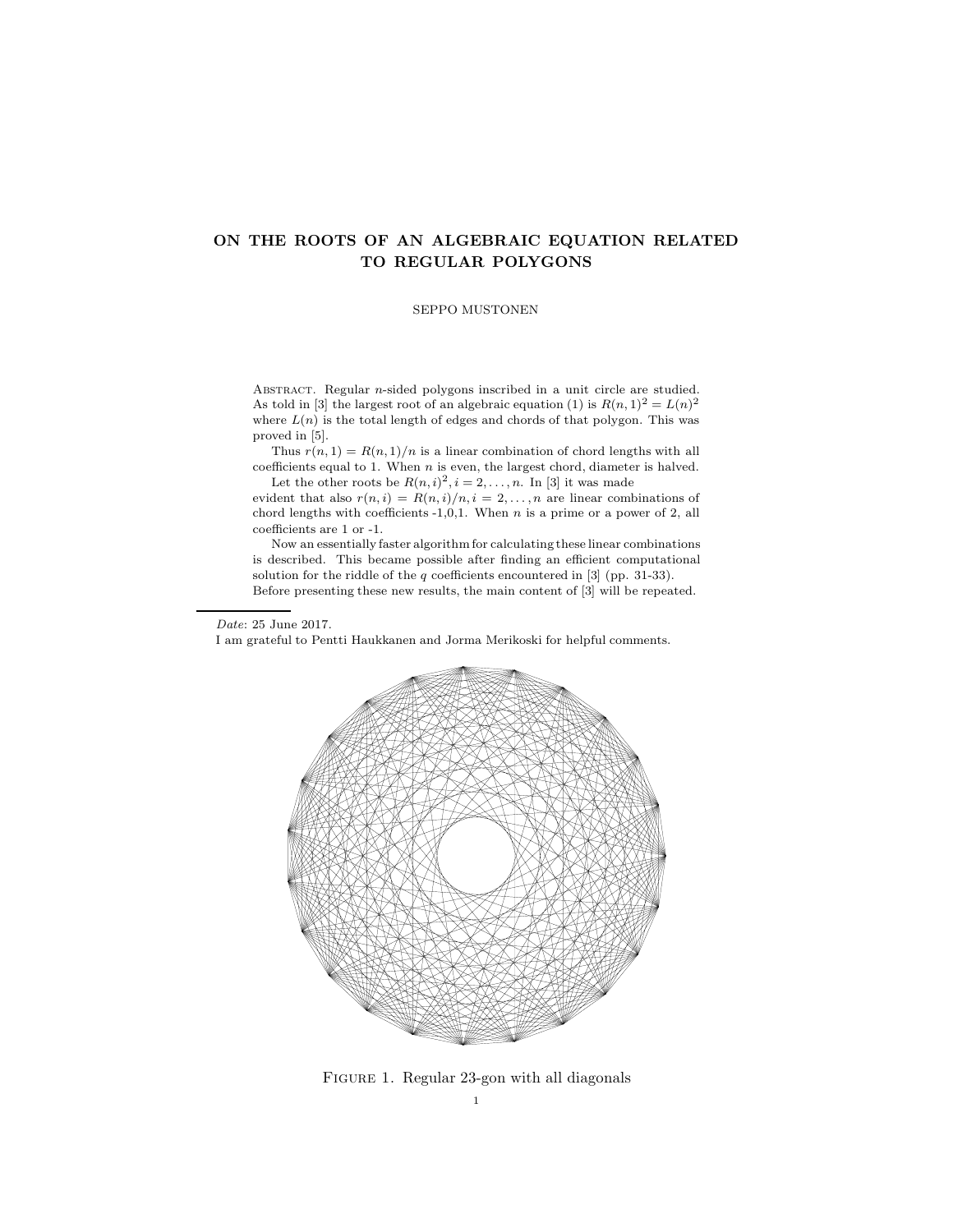## 1. Older findings

As described in [3] (pp. 7-9) I found the equation

(1) 
$$
\sum_{i=0}^{\lfloor n/2 \rfloor} (-1)^i {n \choose 2i+k} n^{n-2i-k} x^i = 0
$$

(where  $k = 0$  when n is even and  $k = 1$  when n is odd) giving  $L(n)^2$  as the largest root, originally by making computational experiments with Survo and Mathematica. This description went as follows:

\_\_\_\_\_\_\_\_\_\_\_\_\_\_\_\_\_\_\_\_\_\_\_\_\_\_\_\_\_\_\_\_\_\_\_\_\_\_\_\_\_\_\_\_\_\_\_\_\_\_\_\_\_\_\_\_\_\_\_\_\_\_\_\_\_\_\_\_

```
*Let's start by studying a heptagon (n=7).
*Calculating the square of the total sum of chords with a high accuracy
*(1000) and finding the most plausible equation:
*
*SAVEP CUR+1,E,K.TXT
*n=7;
*a=N[n*Sum[2*Sin[i*Pi/n],\{i,1,(n-1)/2\}],1000];
*InputForm[RootApproximant[a^2]]
E
*/MATH K.TXT
*In[2]:= n=7;*In[3]: = a=N[n*Sum[2*Sin[i*Pi/n], {i,1,(n-1)/2}],1000];
*In[4]:= InputForm[RootApproximant[a^2]]
*Out[4]//InputForm= Root[-823543 + 84035*#1 - 1029*#1^2 + #1^3 & , 3, 0]
*
*An equation of 3rd degree is found with the following coefficients
*being multiples of decreasing powers of 7 except in the highest term:
*
*Coefficients Coefficients of 7^i, i=0,1,...,(n-1)/2
*823543(10:factors)=7^7 -1
*84035(10:factors)=5*7^5 5
*1029(10:factors)=3*7^3 -3
*1 1
*
*A corresponding calculation with values n=11,13,17,19,23 completes
*the following table of coefficients divided by n^i, i=n,n-2,n-4,...
*(c \text{ refers to the constant term and it can be fixed to } +1)*i
* n c x x^2 x^3 x^4 x^5 x^6 x^7 x^8 x^9 x^10 x^11
* 7 1 -5 3 -1*11 1 -15 42 -30 5 -1
*13 1 -22 99 -132 55 -6 1
*17 1 -40 364 -1144 1430 -728 140 -8 1
*19 1 -51 612 -2652 4862 -3978 1428 -204 9 -1
*23 1 -77 1463 -10659 35530 -58786 49742 -21318 4389 -385 11 1
*
*The general form of the polynomial is
*P(n,x)=S(n,0)*n^n + S(n,1)*n^n(n-2)*x + ... + S(n,k-1)*n^3*x^k-1) + x^k
```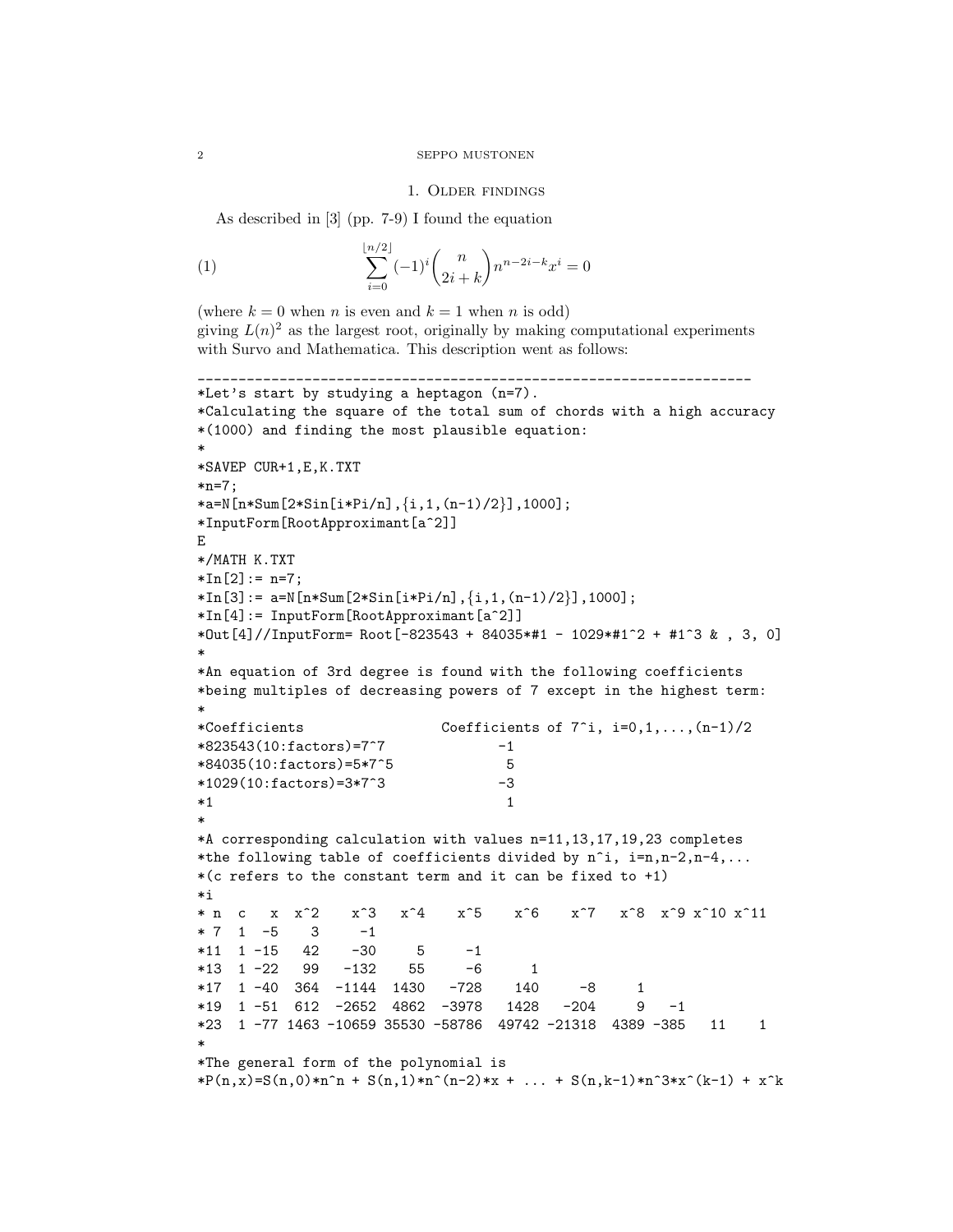```
ON THE ROOTS OF AN ALGEBRAIC EQUATION RELATED TO REGULAR POLYGONS 3
*where k=(n-1)/2.
*
*Temporarily absolute values of S(n,i)'s denoted here by Sni are
*studied.
*The 'law' for Sn1's is revealed by ESTIMATE operation of Survo
*from the data set S1 (corresponding to x column above):
*
*DATA S1
* n Sn1
* 7 5
*11 15
*13 22
*17 40
*19 51
*23 77
*
*The dependency between Sn1 of n cannot be linear.
*Therefore a quadratic model MS1 is defined
*MODEL MS1
*Sn1=c0+c1*n+c2*n^2
*
*and coefficients c0,c1,c2 estimated by activating the following line:
*ESTIMATE S1,MS1,CUR+1 / RESULTS=0 METHOD=N
*Estimated parameters of model MS1:
*c0=0.333333 (1.02933E-012)
*c1=-0.5 (1.47693E-013)
*c2=0.166667 (4.85874E-015)
*n=6 rss=0.000000 R^2=1.00000 nf=11
*
*It is then obvious that
*\text{Sn1}=1/3-n/2+n^2/6 = (2-3*n+n^2)/6 = (n-1)*(n-2)/6*and the result is easily checked for each value in DATA S1.
*
*On the basis of this result it is natural to try a quartic model
*for Sn2 values (x^2 column above):
*
*DATA S2
* n Sn2
* 7 3
*11 42
*13 99
*17 364
*19 612
*23 1463
*
*MODEL MS2
*Sn2=c0+c1*n+c2*n^2+c3*n^3+c4*n^4
*
```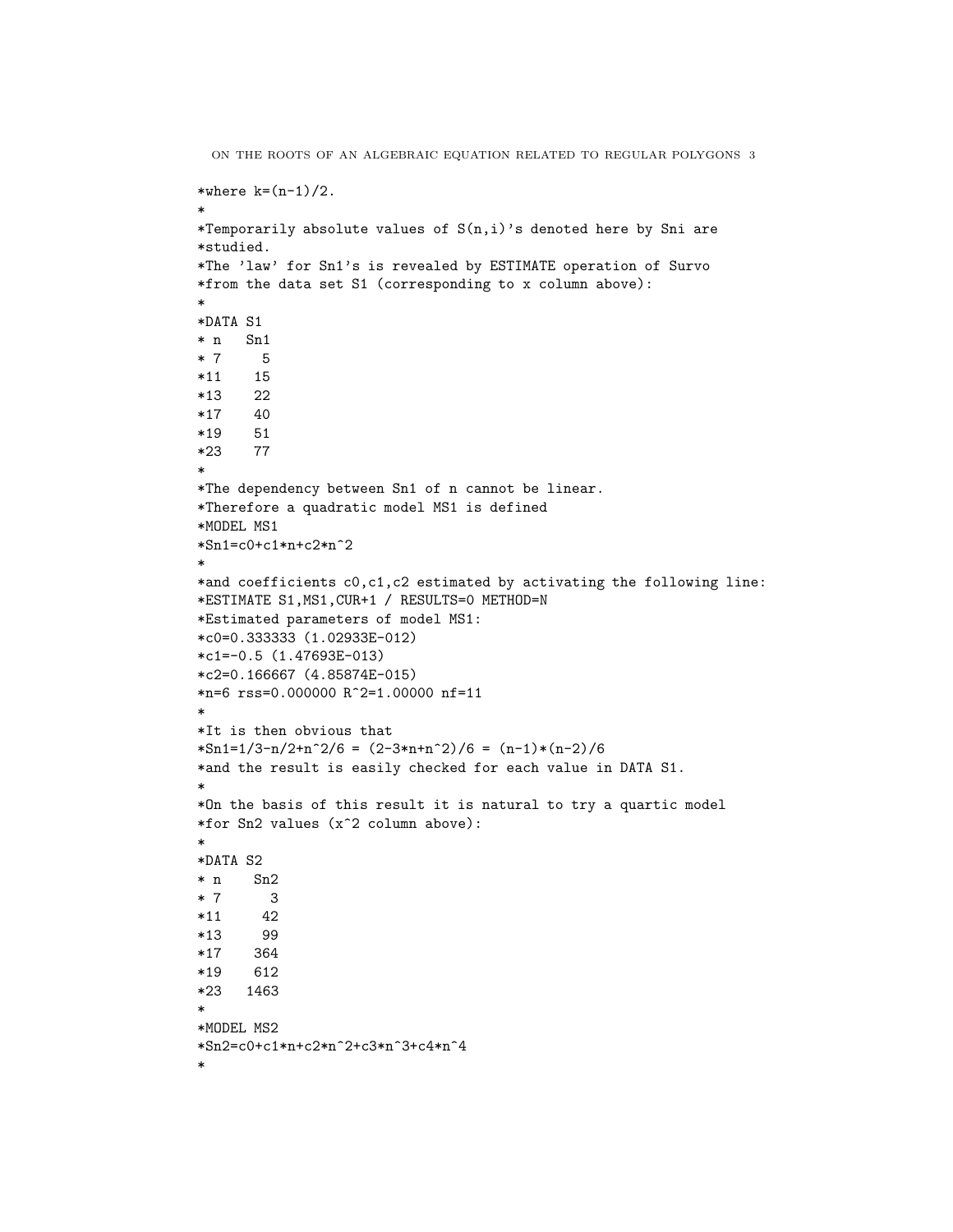```
*ESTIMATE S2,MS2,CUR+1 / RESULTS=0 METHOD=N
*Estimated parameters of model MS2:
*c0=0.2 (1.09461E-005)
*c1=-0.416667 (3.51571E-006)
*c2=0.291667 (3.93926E-007)
*c3=-0.0833333 (1.84408E-008)
*c4=0.00833333 (3.07131E-010)
*n=6 rss=0.000000 R^2=1.00000 nf=22
*
*These results give credence to following deductions:
*Sn2(n):=1/5-5/12*n+7/24*n^2-1/12*n^3+1/120*n^4
* =(n-1)*(n-2)*(n-3)*(n-4)/fact(5) fact() is factorial in Survo
* =fact(n-1)/fact(n-5)/fact(5)
* =C(n,5)/n* =C(n,2*i+1)/n (i=2 for this Sni)
*
*For example, C(23,2*2+1)/23=1463 = Sn2(23)
*
*Thus the general expression for numbers S(n,i) is
*
*S(n,i)=(-1)^i*C(n,2*i+1)/n, i=0,1,2,\ldots,(n-1)/2-1*
*and then the coefficients of the polynomial P(n,x) are
*
*(-1)^i *C(n,2*i+1)*n^(n-2*i-1), i=0,1,2,\ldots,(n-1)/2-1*
____________________________________________________________________
```
According to this experiment, 
$$
L(n)^2
$$
 for at least for primes *n* is a root of equation

(2) 
$$
\sum_{i=0}^{(n-1)/2} (-1)^i {n \choose 2i+1} n^{n-2i-1} x^i = 0
$$

where the constant term is  $n^n$  and the coefficient of highest term is either 1 or -1 depending on whether  $(n - 1)/2$  is even or odd. In fact all  $(n - 1)/2$  roots of equation (2) are real and  $L(n)^2$  is the greatest root. The equation seems to be valid also for any odd  $n \geq 3$ .

By simple trials I found that for any even  $n$  the corresponding equation follows after small modifications by replacing  $(n - 1)/2$  by  $n/2$  and  $2i + 1$  (in two places) by 2i and then the general equation obviously valid for all  $n \geq 3$  reads

(3) 
$$
\sum_{i=0}^{\lfloor n/2 \rfloor} (-1)^i {n \choose 2i+k} n^{n-2i-k} x^i = 0
$$

where  $k = 0$  when n is even and  $k = 1$  when n is odd.

Hence, in general, my conjecture is that  $L(n)$  is the square root of the greatest root of equation (3). By replacing x by  $x^2$  the equation gives  $L(n)$  as its greatest root directly.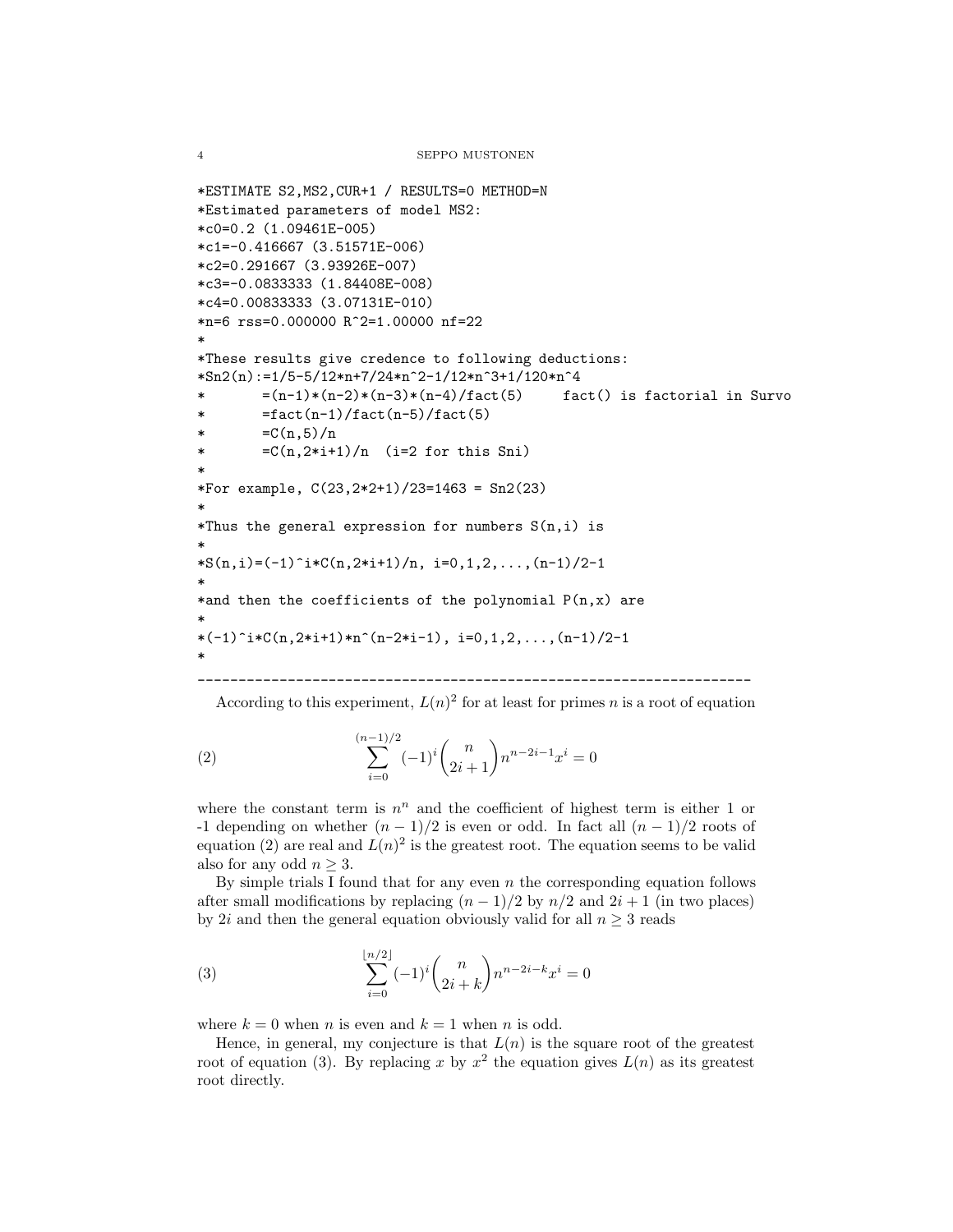# 2. Older findings: Roots as linear combinations

It was crucial to note<sup>1</sup> that the roots seem to be related to simple linear combinations of the chord lengths

(4) 
$$
e'_i = 2\sin(i\pi/n), \quad i = 1, 2, ..., m
$$

where  $m = \lfloor n/2 \rfloor$  and  $e'_1$  is the edge length. For forthcoming considerations it is better to present them in an opposite order as follows

(5) 
$$
e_1 = e'_m
$$
 for odd *n* and  $e_1 = e'_m/2 = 1$  for even *n*,  
 $e_i = e'_{m+1-i}, \quad i = 2, ..., m$ 

When n is even,  $e_1$  is the radius instead of the diameter (the longest chord) and then each of the line segments corresponding to lengths (5) appear in the set of all chords exactly n times and the total length  $L(n)$  (square root of the largest root of equation  $(1)$  is

(6) 
$$
L(n) = (e_1 + e_2 + \dots + e_m)n
$$

for all  $n > 2$ .

According to my examinations it turns out that square roots  $R_{n,i}$ ,  $i = 1, 2, ..., m$ of all roots of equation (1) can be presented in the form

(7) 
$$
R_{n,i} = (c_{n,1}e_1 + c_{n,2}e_2 + \cdots + c_{n,m}e_m)n
$$

where coefficients  $c_{n,i}$ ,  $i = 1, 2, ..., m$  have only values  $-1, 0, 1$ . For any prime n and power of 2 the only values are −1 and 1.

Denote

(8) 
$$
r_{n,i} = R_{n,i}/n, \quad i = 1, 2, ..., m.
$$

I had no general formula for the c coefficients, but it was possible to present a simple algorithm for computing them and thus for any given  $n$ , exact expressions (as sums of trigonometric terms) for all roots can be found.

When n is a prime, according to this algorithm, the expression for  $r_{n,i}$  is found by at most i trials giving correct c values (instead of checking all  $2<sup>m</sup>$  possible combinations without an algorithm).

When  $n$  is a composite integer, a considerable part of roots are 'inherited' from corresponding setups for factors of n.

For example, when  $n = 15$ , the setup contain 3 distinct pentagons (and their diagonals) and 5 distinct equilateral triangles but there are also chords (like edges of the 15-sided polygon and other chords) unique to  $n = 15$ .

The following excerpt from a Survo edit field illustrates the situation numerically. It gives the matrix of the c coefficients and shows how 3 roots of 7 are related polygons with 3 or 5 sides.

\_\_\_\_\_\_\_\_\_\_\_\_\_\_\_\_\_\_\_\_\_\_\_\_\_\_\_\_\_\_\_\_\_\_\_\_\_\_\_\_\_\_\_\_\_\_\_\_\_\_\_\_\_\_\_\_\_\_\_\_\_\_\_\_\_\_\_\_

```
Roots in case n=15
```

```
Solving equation by Mathematica:
SAVEP CUR+1,CUR+7,K.TXT
n=15;
```

```
^{\rm 11} July 2013
```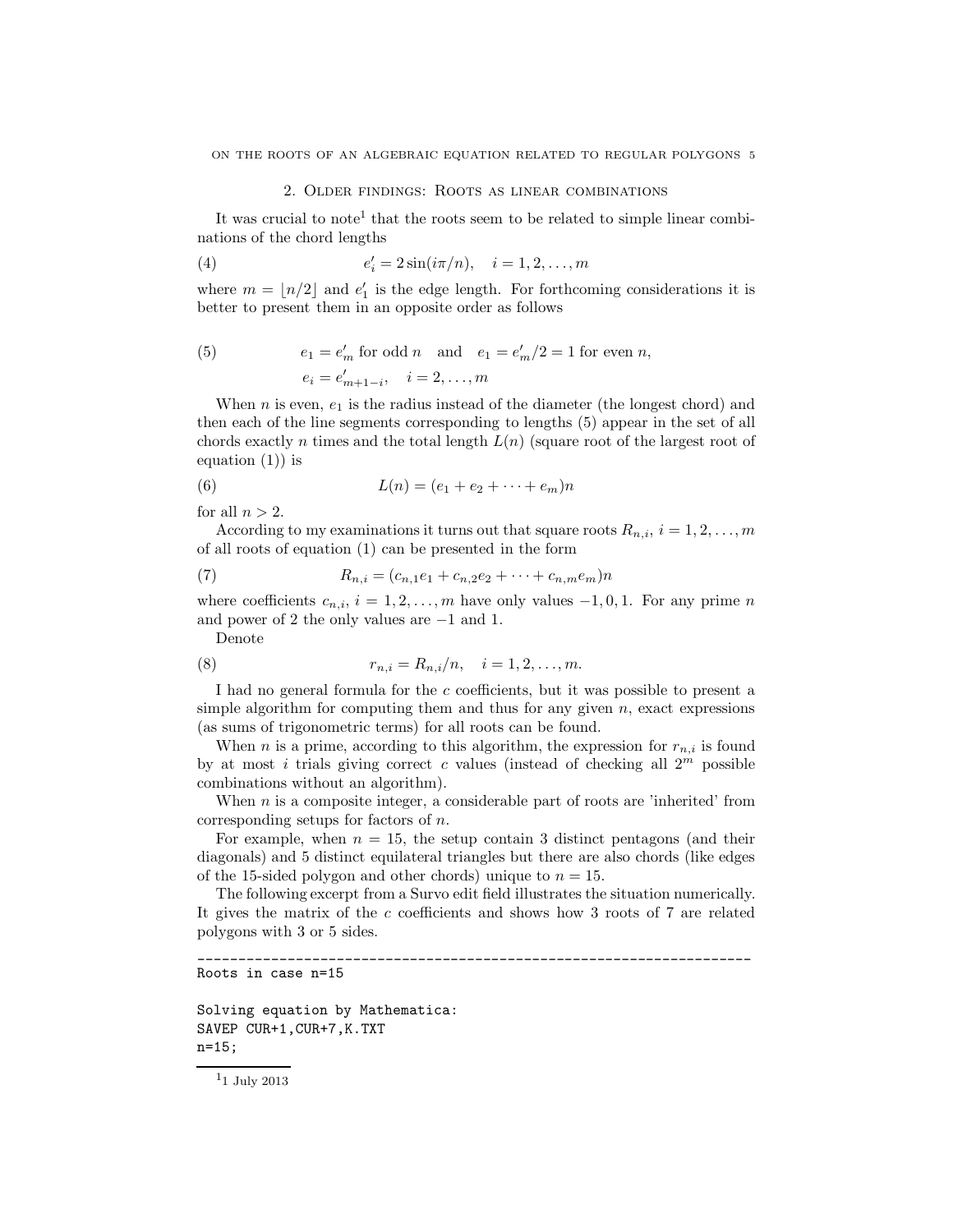```
eq=Sum[(-1)^i*Binomial[n,2*i+1]*n^(n-2*i-1)*x^i,{i,0,(n-1)/2}];
lst=N[Solve[eq == 0, x, Reals], 16];lst2=x/.lst;
lst3=Map[Sqrt,lst2];
lst4=Function[x,x/n]/@lst3;
TableForm[Sort[lst4,Greater]]
r_{-}{15,i} values, i=1,2,...,7:
/MATHRUN K.TXT
Out[8]//TableForm= 9.514364454222585
                 3.077683537175253
                 1.7320508075688773
                 1.1106125148291929
                 0.7265425280053609
                 0.4452286853085362
                 0.2125565616700221
Computing chord lengths e:
n=15 pi=3.141592653589793
MAT E15=ZER((n-1)/2,1)
MAT TRANSFORM E15 BY 2*sin(((n+1)/2-I#)*pi/n)
MAT LOAD E15,12.123456789012345,CUR+2
MATRIX E15
T(E15_by_2*sin(((n+1)/2-I#)*pi/n))\frac{1}{1} 1
 1 1.989043790736547
 2 1.902113032590307
 3 1.732050807568877
 4 1.486289650954788
 5 1.175570504584946
 6 0.813473286151600
 7 0.415823381635519
Coefficients c (found by algorithm):
MATRIX C15
/// 1 2 3 4 5 6 7
1 1 1 1 1 1 1 1
r_{-}\{5,1\} 0 1 0 0 1 0 0
r_{-}\{3,1\} 0 0 1 0 0 0 0
4 1 -1 1 -1 1 -1 1
r_{-}\{5,2\} 0 1 0 0 -1 0 0
6 -1 1 -1 1 1 -1 1
7 -1 1 1 -1 -1 1 1
MAT SAVE C15
Checking that C15*E15 gives the r_{\text{-}}{15,i} values:
```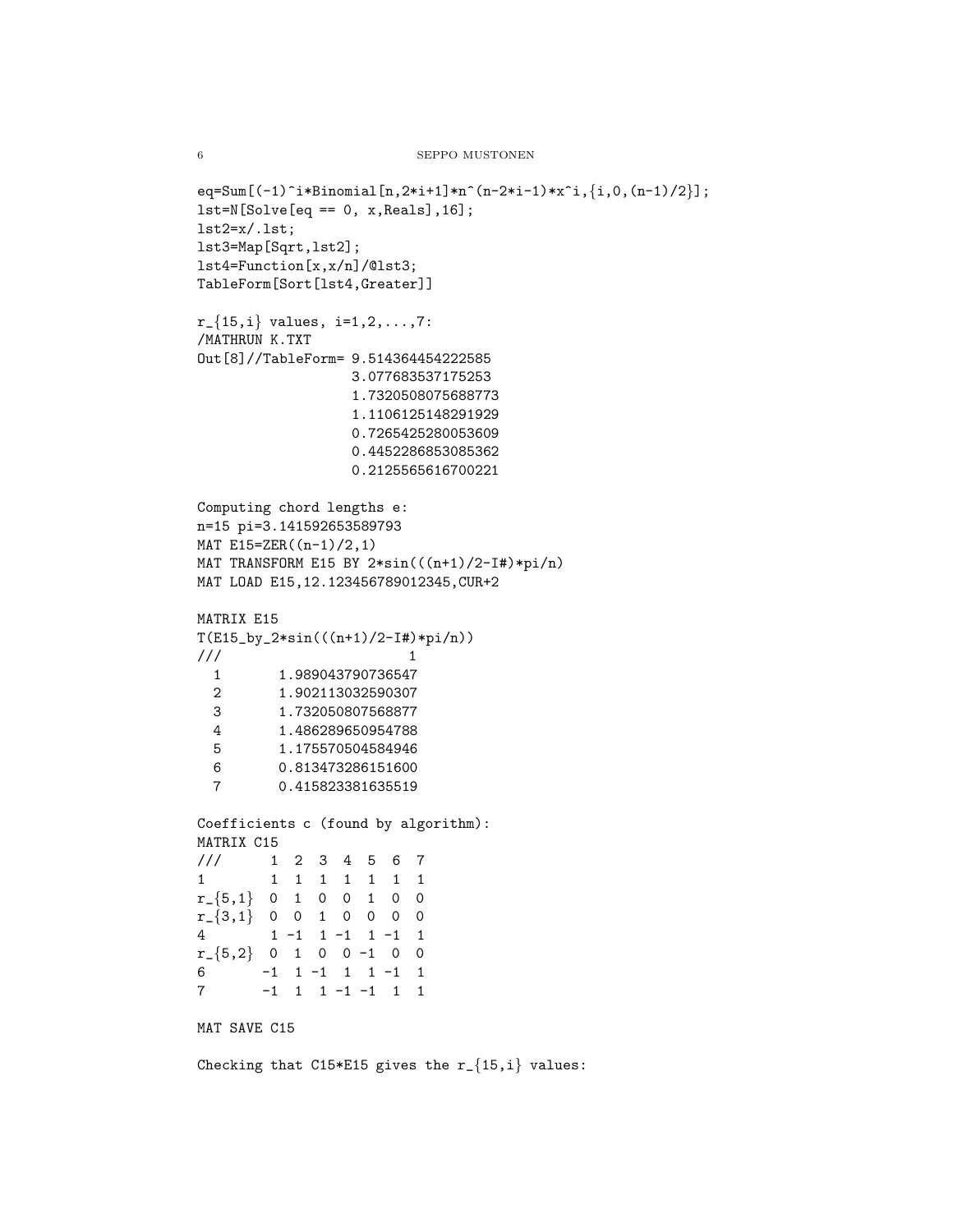```
MAT E15B=C15*E15 / *E15B~C15*E(D15_by_2*sin(((n+1)/2-I#)*pi/n)) 7*1
MAT LOAD E15B
MATRIX E15B
C15*T(E15_by_2*sin(((n+1)/2-I#)*pi/n))
\frac{1}{1} 1
  1 9.514364454222585
r_{-}{5,1} 3.077683537175253
r_{\text{-}}\{3,1\} 1.732050807568877
 4 1.110612514829193
r_{5,2} 0.726542528005361
 6 0.445228685308536
 7 0.212556561670022
```
\_\_\_\_\_\_\_\_\_\_\_\_\_\_\_\_\_\_\_\_\_\_\_\_\_\_\_\_\_\_\_\_\_\_\_\_\_\_\_\_\_\_\_\_\_\_\_\_\_\_\_\_\_\_\_\_\_\_\_\_\_\_\_\_\_\_\_\_

When the c coefficients in the matrix  $C15$  are applied to the exact e values  $(5)$ , the expressions of the exact roots are obtained.

As told in [3] (p.39) I found that the roots of equation (1) can also be expressed as

(9) 
$$
R_{n,i}^2 = [n \cot((2i-1)\pi/(2n))]^2, \quad i = 1, 2, ..., \lfloor n/2 \rfloor.
$$

This has been proved in [5].

The algorithm for representing these roots as simple linear combinations of chord lengths will start from reasonable good numerical approximations of  $r_{n,i}$  numbers.

The exact roots are then determined in the decreasing order. Especially immediately after the 'trivial' first root, on the step i it is good to know whether the  $r_{n,i}$ happens to be  $r_{k,1}$  of some factor k of n. Then without solving the corresponding equation it is possible to check this by using a good approximation of  $r_{k,1}$ .

Such an approximation is obtained by solving n substituted by  $k$  from (9) with  $i = 1$  giving

$$
(10) \t\t k = \pi/(2 \arctan(n/R_{k,1})).
$$

Then if k close enough to a positive integer  $k_0$ , that integer must be a divisor of  $n$  and the root in question is related to longest chord in a  $k_0$ -sided regular polygon.

2.1. Determining c coefficients in (7). Cases where n is a prime number are considered for certain specific values. It is shown how the c coefficients are found for  $n = 23$  'in the hard way' by listing all possible (2048) combinations of eleven  $+1$ 's and  $-1$ 's.

\_\_\_\_\_\_\_\_\_\_\_\_\_\_\_\_\_\_\_\_\_\_\_\_\_\_\_\_\_\_\_\_\_\_\_\_\_\_\_\_\_\_\_\_\_\_\_\_\_\_\_\_\_\_\_\_\_\_\_\_\_\_\_\_\_\_\_

```
*SAVE PGON23A / Roots of 23-sided regular polygon
*LOAD INDEX
*/LMAX
                            ACCURACY=16 pi=3.141592653589793
*n=23
*MAT E23=ZER((n-1)/2,1)*MAT TRANSFORM E23 BY 2*sin(((n+1)/2-I#)*pi/n)
*MAT LOAD E23,12.123456789012345,CUR+2
*
*MATRIX E23
```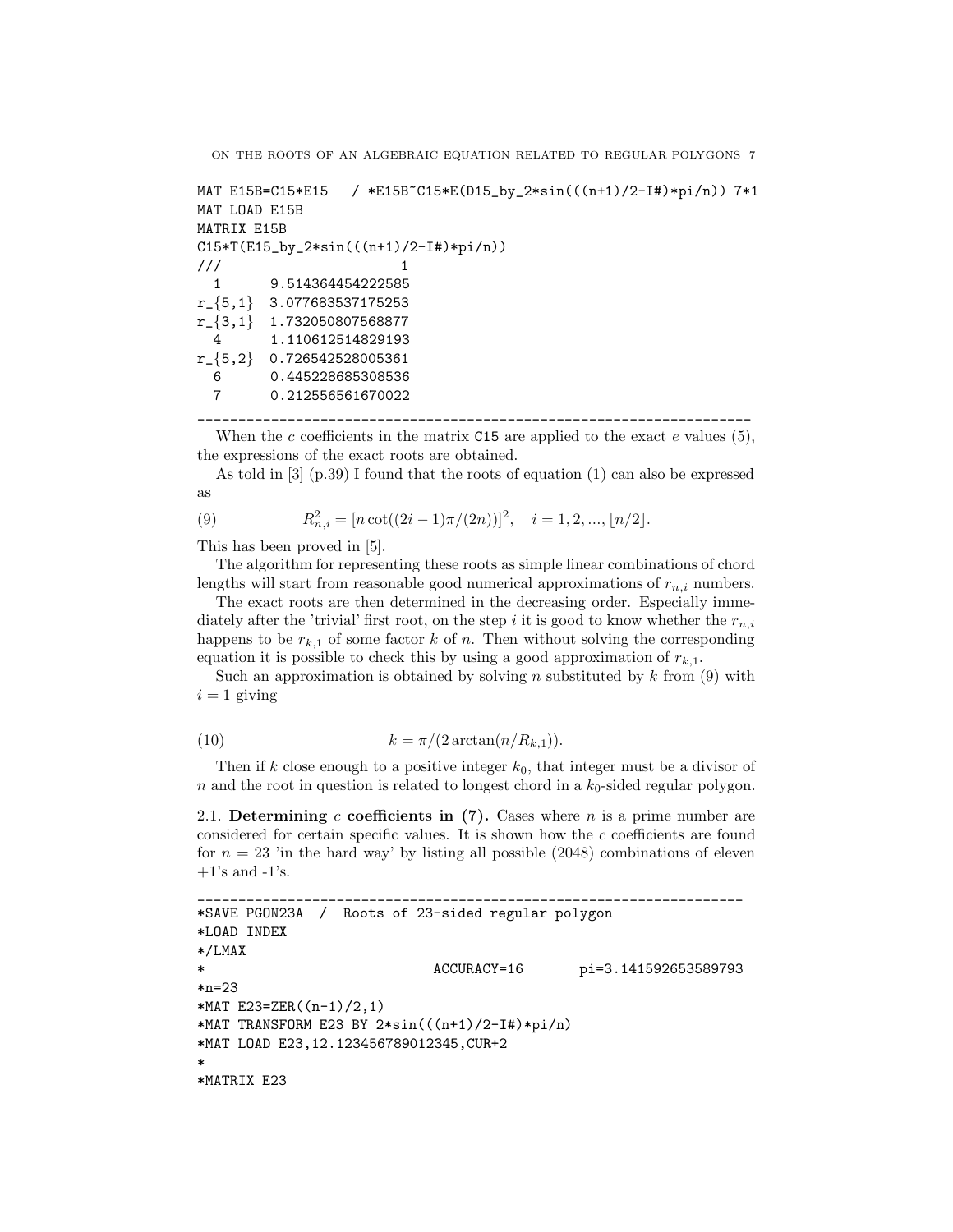```
*T(E23_by_2*sin(((n+1)/2-I#)*pi/n))
*/// 1
* 1 1.995337538381078
* 2 1.958168175364646
* 3 1.884521844237641
* 4 1.775770436804750
* 5 1.633939786020884
* 6 1.461671928556248
* 7 1.262175888652106
* 8 1.039167900070867
* 9 0.796802179692483
* 10 0.539593542314049
* 11 0.272333298192493
*
*.....................................................................................
*Computing approximate values of r_23,i, i=1,2,...,11:
*SAVEP CUR+1,E,K.TXT
*n=23 pi=3.141592653589793
*MAT R23=ZER((n-1)/2,1)*MAT TRANSFORM R23 BY cot((2*I#-1)*pi/(2*n))
*MAT LOAD R23,12.123456789012345,CUR+1
*MATRIX R23
*T(R23_by_cot((2*I#-1)*pi/(2*n)))
*/// 1
* 1 14.619482518287246
* 2 4.812264198989466
* 3 2.813730331357740
* 4 1.929912394084656
* 5 1.416677250256013
* 6 1.070738552066125
* 7 0.813560343762645
* 8 0.608113471288986
* 9 0.434361296238207
* 10 0.280186859974377
* 11 0.137446836347119
*
*.....................................................................................
*Creating all possible sets of +1,-1 coefficients:
*
*Integers 1, 2, \ldots, 2048 = 2^11 as binary vectors:
*COMB N2 TO K.TXT / N2=INTEGERS,11,2
*
*SHOW K.TXT / Loading lines 301-310 as an example
*0 0 0 0 1 1 0 0 1 0 0
*0 0 0 0 1 1 0 0 1 0 1
*0 0 0 0 1 1 0 0 1 1 0
*0 0 0 0 1 1 0 0 1 1 1
*0 0 0 0 1 1 0 1 0 0 0
```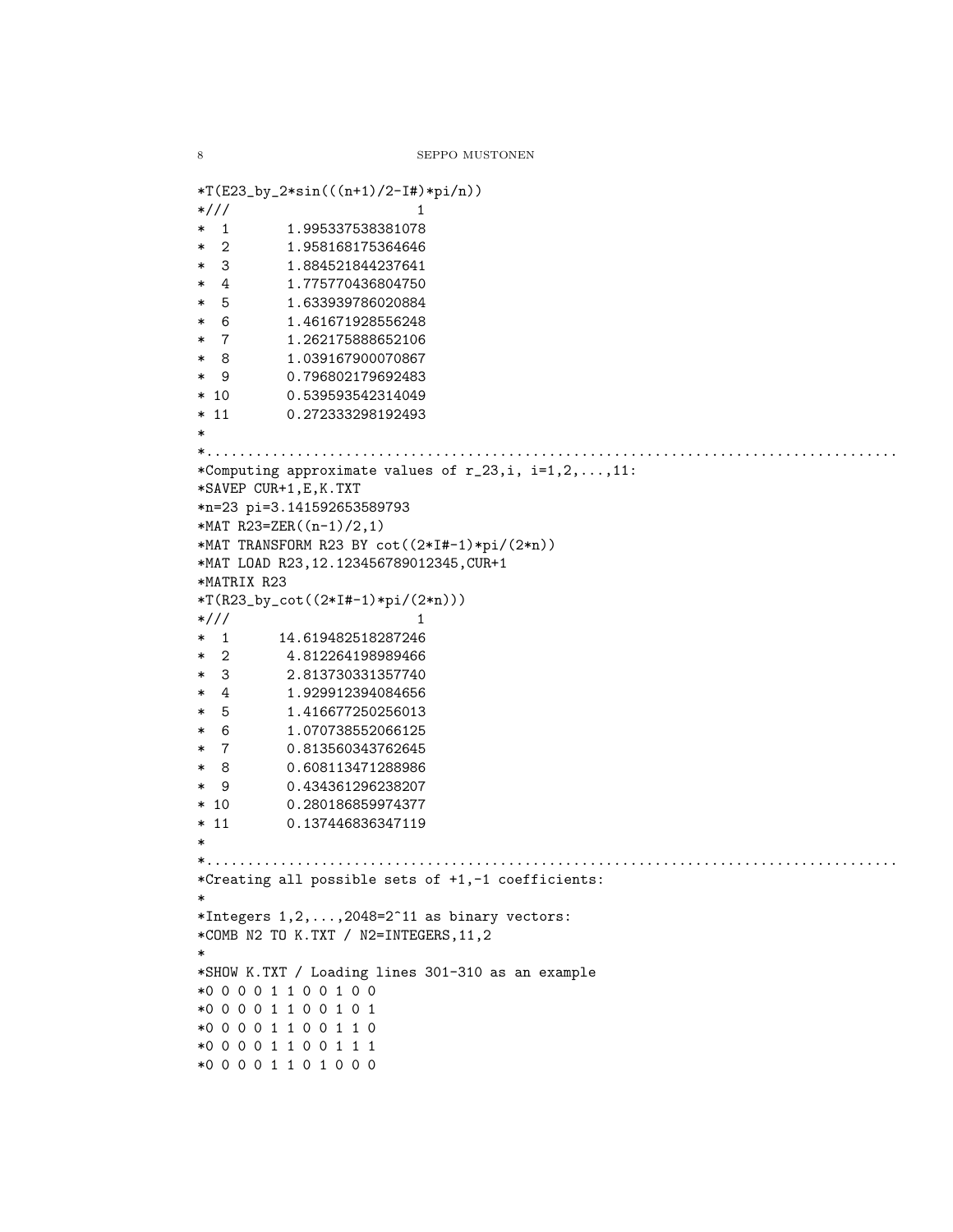```
*0 0 0 0 1 1 0 1 0 0 1
*0 0 0 0 1 1 0 1 0 1 0
*0 0 0 0 1 1 0 1 0 1 1
*0 0 0 0 1 1 0 1 1 0 0
*0 0 0 0 1 1 0 1 1 0 1
*
*Conversion to a matrix B of all +1,-1 combinations:
*FILE SAVE K.TXT TO NEW B / FIRST=1
*MAT SAVE DATA B TO B
*MAT TRANSFORM B BY 2*X#-1
*
*MAT LOAD B(301:310,*),12,CUR+1
*MATRIX B
*T(B_by_2*X#-1)*/// X1 X2 X3 X4 X5 X6 X7 X8 X9 X1 X1
        * 301 -1 -1 1 -1 -1 1 -1 1 1 -1 -1
* 302 -1 -1 1 -1 -1 1 -1 1 1 -1 1
        -1 -1 1 -1 -1 1 -1 1 1 -1* 304 -1 -1 1 -1 -1 1 -1 1 1 1 1
* 305 -1 -1 1 -1 -1 1 1 -1 -1 -1 -1
* 306 -1 -1 1 -1 -1 1 1 -1 -1 -1 1
         * 307 -1 -1 1 -1 -1 1 1 -1 -1 1 -1
* 308 -1 -1 1 -1 -1 1 1 -1 -1 1 1
* 309 -1 -1 1 -1 -1 1 1 -1 1 -1 -1
* 310 -1 -1 1 -1 -1 1 1 -1 1 -1 1
*
*Computing all 2048 possible linear combinations with these coefficients:
*MAT A=B*E23 / *A<sup>~</sup>T(B_by_2*X#-1)*T(E23_by_2*sin(((n+1)/2-I#)*pi/n)) 2048*1
*
*List of r_{-}{23,i} values and their indices in matrix A:
*
* i \t r_{23,i} index
*
* 1 14.619482518287245 2048
* 2 4.812264198989465 1463
* 3 2.813730331357741 925
* 4 1.9299123940846557 871
* 5 1.4166772502560133 497
* 6 1.0707385520661250 1366
* 7 0.8135603437626450 1593
* 8 0.6081134712889860 1921
* 9 0.4343612962382070 694
*10 0.2801868599743765 1326
*11 0.13744683634711928 820
*
*Searching for the index of any particular r value from matrix A
*loaded below in the edit field:
*FIND 0.137446836
```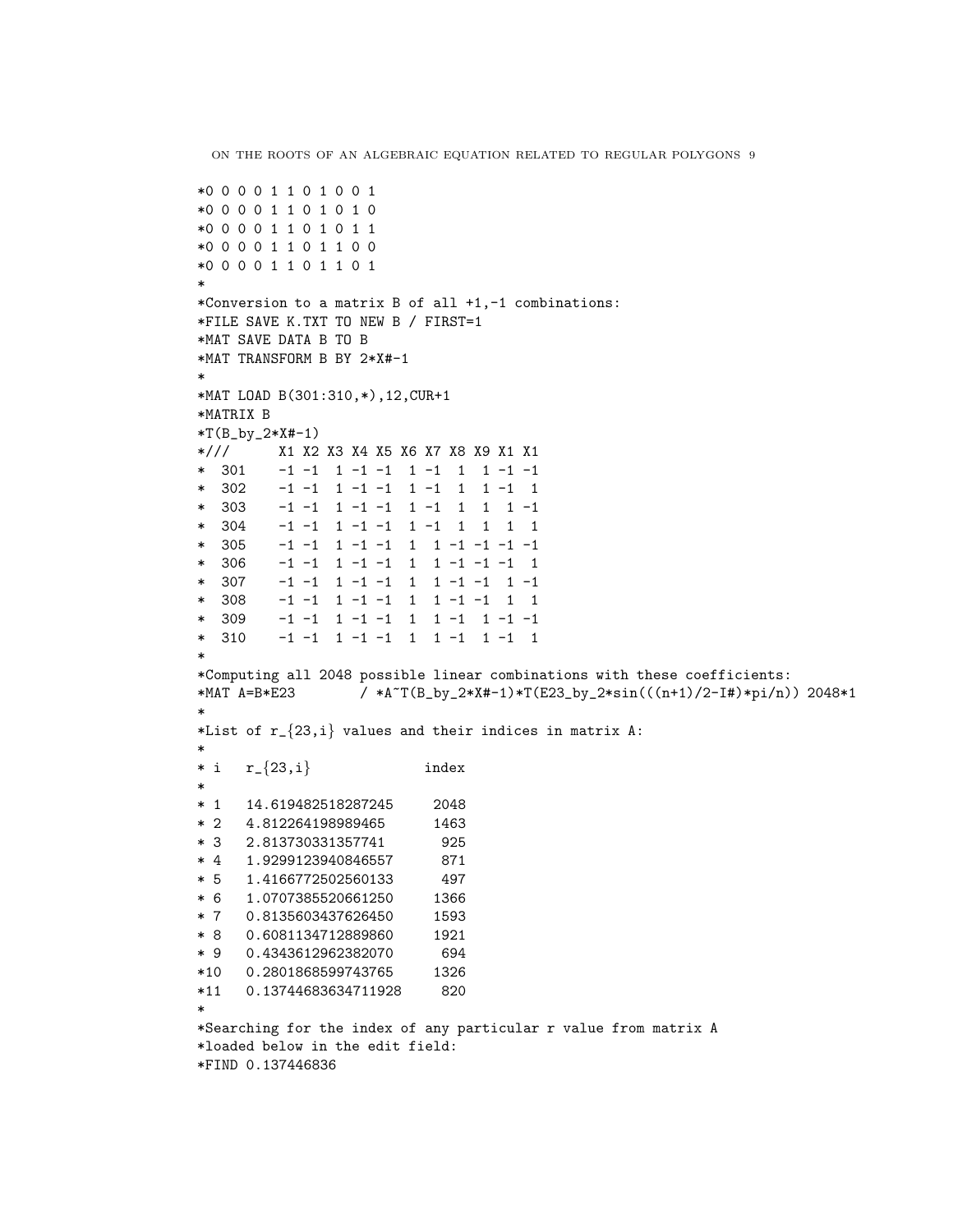```
*
*Loading coefficients for current r:
*MAT LOAD B(820,*),123,CUR+1
*MATRIX B
*T(B_by_2*X#-1)*/// X1 X2 X3 X4 X5 X6 X7 X8 X9 X10 X11
* 820 -1 1 1 -1 -1 1 1 -1 -1 1 1
*
*All values of linear combinations listed in the current edit field:
*MAT LOAD A,123.1234567890,CUR+1
*MATRIX A
*T(B_by_2*X#-1)*T(E23_by_2*sin((n+1)/2-I#)*pi/n))*/// 1
* 1 -14.6194825183
* 2 -14.0748159219
* 3 -13.5402954337
* 4 -12.9956288373
* 5 -13.0258781589
* 6 -12.4812115625
* .... ..............
*
*Creating matrix C23 of coefficients:
*
*n=23 m=(n-1)/2*MAT C23=ZER(m,m)*MAT C23(1,1)=B(2048,*)
*MAT C23(2,1)=B(1463,*)
*MAT C23(3,1)=B(0925,*)
*MAT C23(4,1)=B(0871,*)
*MAT C23(5,1)=B(0497,*)
*MAT C23(6,1)=B(1366,*)
*MAT C23(7,1)=B(1593,*)
*MAT C23(8,1)=B(1921,*)
*MAT C23(9,1)=B(0694,*)
*MAT C23(10,1)=B(1326,*)
*MAT C23(11,1)=B(0820,*)
*
*
*MAT LOAD C23,12,CUR+1
*MATRIX C23
*0&B(2048,*)&B(1463,*)&B(0925,*)&B(0871,*)&B(0497,*)&B(1366,*)&B(1593,*)&B(1921,*)&B(0
*/// 1 2 3 4 5 6 7 8 9 10 11
* 1 1 1 1 1 1 1 1 1 1 1 1
* 2 1 -1 1 1 -1 1 1 -1 1 1 -1
* 3 -1 1 1 1 -1 -1 1 1 1 -1 -1
* 4 -1 1 1 -1 1 1 -1 -1 1 1 -1
* 5 -1 -1 1 1 1 1 1 -1 -1 -1 -1
* 6 1 -1 1 -1 1 -1 1 -1 1 -1 1
```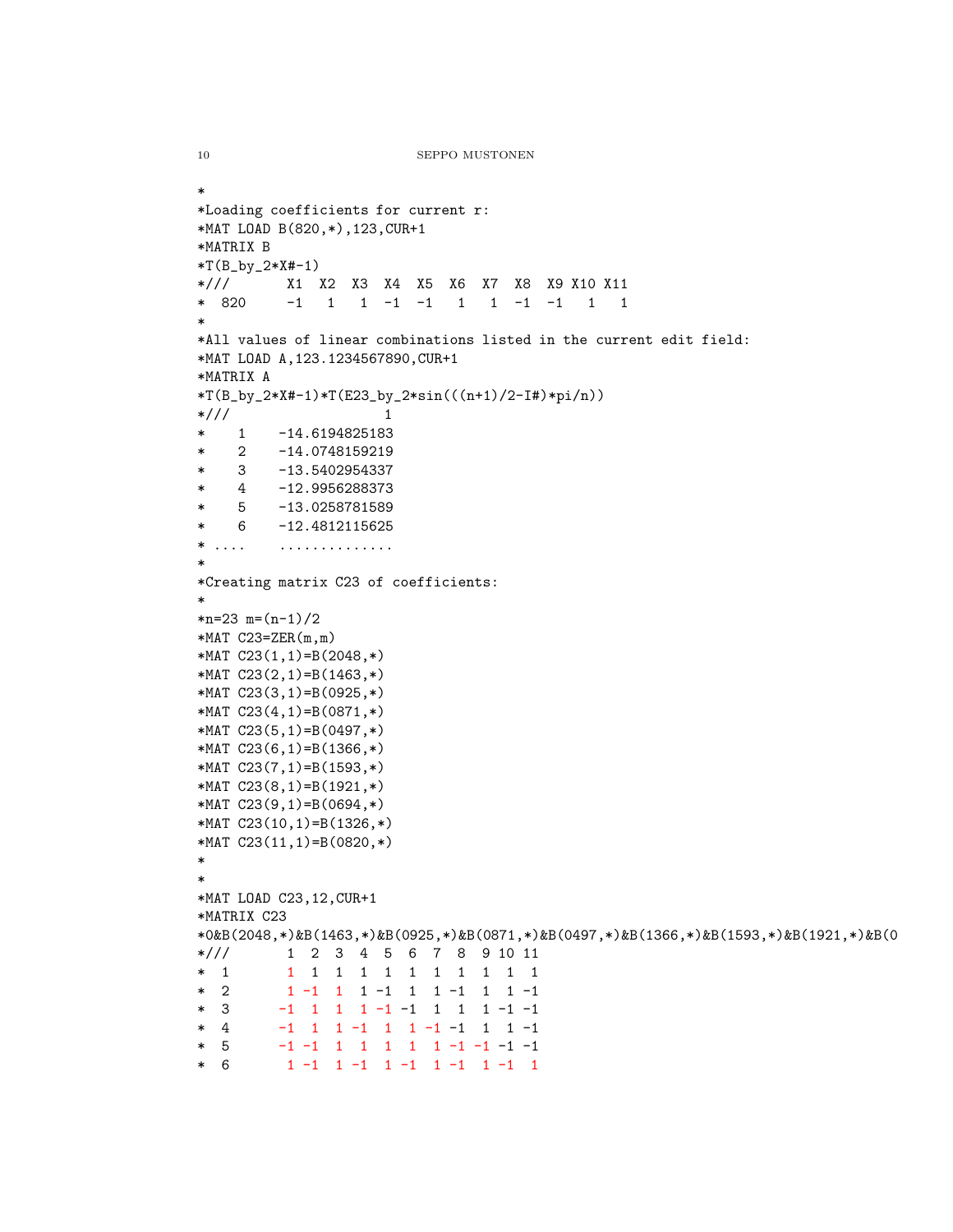\* 7 1 1 -1 -1 -1 1 1 1 -1 -1 -1 8 1 1 1 1 -1 -1 -1 -1 -1 -1 -1 \* 9 -1 1 -1 1 -1 1 1 -1 1 -1 1 \* 10 1 -1 1 -1 -1 1 -1 1 1 -1 1 \* 11 -1 1 1 -1 -1 1 1 -1 -1 1 1 \* \_\_\_\_\_\_\_\_\_\_\_\_\_\_\_\_\_\_\_\_\_\_\_\_\_\_\_\_\_\_\_\_\_\_\_\_\_\_\_\_\_\_\_\_\_\_\_\_\_\_\_\_\_\_\_\_\_\_\_\_\_\_\_\_\_\_\_

It was important to notice certain regularity at least on the first rows of the matrix. The coefficients are *periodical*. The period length on the row i is  $2i - 1$ and those periods are indicated in red. This was also the reason for presenting the chord lengths in decreasing order.

For more revealing information, a similar computing and search process was completed for  $n = 43$  leading to selection of  $(43 - 1)/2 = 21$  linear combinations from  $2^{21} = 2097152$  alternatives. It gave the following matrix of coefficients:

\_\_\_\_\_\_\_\_\_\_\_\_\_\_\_\_\_\_\_\_\_\_\_\_\_\_\_\_\_\_\_\_\_\_\_\_\_\_\_\_\_\_\_\_\_\_\_\_\_\_\_\_\_\_\_\_\_\_\_\_\_\_\_\_\_\_\_

#### Coefficient matrix C43 for n=43:

| $\mathbf{1}$<br>$\mathbf{1}$<br>$\mathbf{1}$<br>$\mathbf{1}$<br>$\overline{1}$<br>$\mathbf{1}$<br>$\mathbf{1}$<br>$\mathbf{1}$<br>$\mathbf{1}$<br>$\mathbf{1}$<br>$\mathbf{1}$<br>$\mathbf{1}$<br>$\mathbf{1}$<br>$\mathbf{1}$<br>$\mathbf{1}$<br>$\mathbf{1}$<br>$\mathbf{1}$<br>$\mathbf{1}$<br>1<br>1<br>$\ast$<br>$\mathbf{2}$<br>$-1$<br>$1 - 1$<br>$\mathbf{1}$<br>$1 - 1$<br>$1 - 1$<br>$\mathbf{1}$<br>$\mathbf{1}$<br>$\mathbf{1}$<br>$\mathbf{1}$<br>$-1$<br>$1 - 1$<br>$1 - 1$<br>$\mathbf{1}$<br>$\mathbf{1}$<br>$\mathbf{1}$<br>$\ast$<br>3<br>$\mathbf{1}$<br>$1 - 1 - 1$<br>$\mathbf{1}$<br>$1 - 1 - 1$<br>$\mathbf{1}$<br>$1 - 1 - 1$<br>$\mathbf{1}$<br>1<br>$1 - 1 - 1$<br>$-1$<br>$\overline{1}$<br>$\mathbf{1}$<br>1<br>$\ast$<br>$-1$<br>$-1$<br>$1 - 1$<br>$1 - 1$<br>$\mathbf{1}$<br>$1 - 1$<br>$1 - 1$<br>4<br>$1 - 1$<br>$\mathbf{1}$<br>$\mathbf{1}$<br>$\mathbf{1}$<br>$\mathbf{1}$<br>$\mathbf{1}$<br>$-1$<br>$-1$<br>5<br>$\mathbf{1}$<br>$\mathbf{1}$<br>$-1 -1$<br>$\mathbf{1}$<br>$1 - 1$<br>$-1$<br>$\overline{1}$<br>$\mathbf{1}$<br>$1 - 1 - 1$<br>$\mathbf{1}$<br>$1 - 1 - 1$<br>$1 - 1 - 1$<br>$\overline{1}$<br>$1 - 1$<br>6<br>$1 - 1$<br>$1 - 1$<br>$1 - 1$ 1<br>$1 - 1$<br>$1 - 1$<br>$1 - 1$<br>$1 - 1$<br>$\mathbf{1}$<br>$-1$<br>$\ast$<br>$\overline{7}$<br>$1 - 1$<br>$1 - 1$<br>$1 - 1 - 1$<br>$1 - 1$<br>$1 - 1$<br>$1 - 1$<br>$1 - 1$<br>$\mathbf{1}$<br>$\overline{1}$<br>$-1$<br>$\overline{\phantom{0}}$<br>8<br>$1 - 1$<br>$\mathbf{1}$<br>$1 - 1 - 1$<br>$\mathbf{1}$<br>$1 - 1 - 1$<br>$\overline{1}$<br>$1 - 1 - 1$<br>$\overline{1}$<br>$1 - 1 - 1$<br>$\overline{1}$<br>$-1$<br>9<br>$\mathbf{1}$<br>$\overline{1}$<br>$\mathbf{1}$<br>$\mathbf{1}$<br>$\overline{1}$<br>$\mathbf{1}$<br>$\overline{1}$<br>$1 - 1 - 1 - 1 - 1 - 1 - 1 - 1 - 1$<br>$-1$ $-1$ $-1$ $-1$<br>$\overline{1}$<br>$\overline{1}$<br>10<br>$\mathbf{1}$<br>$\mathbf{1}$<br>$1 - 1 - 1 - 1 - 1 - 1$<br>$\mathbf{1}$<br>1<br>$\overline{1}$<br>$1 - 1 - 1 - 1 - 1$<br>$-1 -1$<br>$\mathbf{1}$<br>$\overline{1}$<br>$1 - 1$ $1 - 1$<br>$1 - 1$<br>11<br>$-1$<br>$1 - 1$<br>$1 - 1$<br>$1 - 1$<br>$1 - 1$<br>$\mathbf{1}$<br>$-1$<br>$\mathbf{1}$<br>$1 - 1$<br>12<br>$1 - 1 - 1 - 1$<br>$1 - 1 - 1 - 1$<br>$\overline{1}$<br>$\mathbf{1}$<br>$\overline{1}$<br>$\mathbf{1}$<br>$1 - 1 - 1 - 1$<br>$-1$<br>$\overline{1}$<br>$\mathbf{1}$<br>13<br>$-1$<br>$\mathbf{1}$<br>$1 - 1 - 1$<br>$-1 -1$<br>$1 - 1$<br>$1 - 1$<br>$\mathbf{1}$<br>$-1$<br>$\mathbf{1}$<br>$\mathbf{1}$<br>$\mathbf{1}$<br>$-1$<br>$\mathbf{1}$<br>$\mathbf{1}$<br>$-1$<br>14<br>$1 - 1$<br>$1 - 1 - 1$<br>$1 - 1$<br>$1 - 1$<br>$\mathbf{1}$<br>$-1$<br>$\mathbf{1}$<br>1<br>$-1$<br>$\mathbf{1}$<br>$-1 -1$<br>$1 - 1$<br>15<br>$-1$ $-1$ $-1$ $-1$ $-1$ $-1$ $-1$<br>$\mathbf{1}$<br>$\mathbf{1}$<br>$\mathbf{1}$<br>$\mathbf{1}$<br>$\overline{1}$<br>$\mathbf{1}$<br>$\mathbf{1}$<br>$\mathbf{1}$<br>1<br>$\mathbf 1$<br>$\mathbf{1}$<br>$\mathbf{1}$<br>$1 - 1 - 1$<br>16<br>$1 - 1 - 1$<br>$\overline{1}$<br>$-1$<br>$\mathbf{1}$<br>$\mathbf{1}$<br>$\mathbf{1}$<br>$-1$<br>$\mathbf{1}$<br>$\mathbf{1}$<br>$1 - 1 - 1$<br>$1 - 1 - 1$<br>17<br>$\mathbf{1}$<br>$1 \t1 -1 -1 -1$<br>$\overline{1}$<br>$1 - 1 - 1 - 1$<br>$-1$ $-1$<br>$1 \t1 -1 -1 -1$<br>$\overline{1}$<br>$\mathbf{1}$<br>$\overline{1}$<br>18<br>$1 - 1 - 1$<br>$-1 -1$<br>$1 - 1 - 1$<br>$\overline{1}$<br>$1 - 1$<br>$\mathbf{1}$<br>$1 - 1$<br>$\mathbf{1}$<br>$\mathbf{1}$<br>$\mathbf{1}$<br>$-1$<br>$\mathbf{1}$<br>19<br>$\overline{1}$<br>$\mathbf{1}$<br>$1 - 1 - 1 - 1 - 1 - 1 - 1$<br>$-1$ $-1$ $-1$<br>$\mathbf{1}$<br>$\mathbf{1}$<br>$\mathbf{1}$<br>$\mathbf{1}$<br>$\mathbf{1}$<br>$\mathbf{1}$<br>$\mathbf{1}$<br>$1 \t1 -1 -1 -1 -1$<br>$1 \t1 -1 -1 -1 -1 1$<br>$\mathbf{1}$<br>$1 - 1 - 1 - 1$<br>20<br>1<br>$\mathbf{1}$<br>$\mathbf{1}$<br>$1 - 1 - 1$ 1 $-1 - 1$<br>$1 - 1 - 1$<br>21<br>$1 \quad 1 \quad -1 \quad -1$<br>$\overline{1}$<br>$\overline{1}$<br>$1 - 1 - 1$ | $\frac{1}{2}$ | $\mathbf{1}$ | 2 | 3 | 4 | 5 | 6 | $\overline{7}$ | 8 | 9 |  |  |  |  | 10 11 12 13 14 15 16 17 18 19 20 21 |                |                |
|-----------------------------------------------------------------------------------------------------------------------------------------------------------------------------------------------------------------------------------------------------------------------------------------------------------------------------------------------------------------------------------------------------------------------------------------------------------------------------------------------------------------------------------------------------------------------------------------------------------------------------------------------------------------------------------------------------------------------------------------------------------------------------------------------------------------------------------------------------------------------------------------------------------------------------------------------------------------------------------------------------------------------------------------------------------------------------------------------------------------------------------------------------------------------------------------------------------------------------------------------------------------------------------------------------------------------------------------------------------------------------------------------------------------------------------------------------------------------------------------------------------------------------------------------------------------------------------------------------------------------------------------------------------------------------------------------------------------------------------------------------------------------------------------------------------------------------------------------------------------------------------------------------------------------------------------------------------------------------------------------------------------------------------------------------------------------------------------------------------------------------------------------------------------------------------------------------------------------------------------------------------------------------------------------------------------------------------------------------------------------------------------------------------------------------------------------------------------------------------------------------------------------------------------------------------------------------------------------------------------------------------------------------------------------------------------------------------------------------------------------------------------------------------------------------------------------------------------------------------------------------------------------------------------------------------------------------------------------------------------------------------------------------------------------------------------------------------------------------------------------------------------------------------------------------------------------------------------------------------------------------------------------------------------------------------------------------------------------------------------------------------------------------------------------------------------------------------------------------------------------------------------------------------------------------------------------------------------------------------------------------------------------------------------------------------------------------------------------------------------------------------------------------------------------------------------------------------------------------------------------------------------------------------------------------------------------------------------------------------|---------------|--------------|---|---|---|---|---|----------------|---|---|--|--|--|--|-------------------------------------|----------------|----------------|
|                                                                                                                                                                                                                                                                                                                                                                                                                                                                                                                                                                                                                                                                                                                                                                                                                                                                                                                                                                                                                                                                                                                                                                                                                                                                                                                                                                                                                                                                                                                                                                                                                                                                                                                                                                                                                                                                                                                                                                                                                                                                                                                                                                                                                                                                                                                                                                                                                                                                                                                                                                                                                                                                                                                                                                                                                                                                                                                                                                                                                                                                                                                                                                                                                                                                                                                                                                                                                                                                                                                                                                                                                                                                                                                                                                                                                                                                                                                                                                                   |               |              |   |   |   |   |   |                |   |   |  |  |  |  |                                     | $\mathbf{1}$   | $\mathbf{1}$   |
|                                                                                                                                                                                                                                                                                                                                                                                                                                                                                                                                                                                                                                                                                                                                                                                                                                                                                                                                                                                                                                                                                                                                                                                                                                                                                                                                                                                                                                                                                                                                                                                                                                                                                                                                                                                                                                                                                                                                                                                                                                                                                                                                                                                                                                                                                                                                                                                                                                                                                                                                                                                                                                                                                                                                                                                                                                                                                                                                                                                                                                                                                                                                                                                                                                                                                                                                                                                                                                                                                                                                                                                                                                                                                                                                                                                                                                                                                                                                                                                   |               |              |   |   |   |   |   |                |   |   |  |  |  |  |                                     |                | $\overline{1}$ |
|                                                                                                                                                                                                                                                                                                                                                                                                                                                                                                                                                                                                                                                                                                                                                                                                                                                                                                                                                                                                                                                                                                                                                                                                                                                                                                                                                                                                                                                                                                                                                                                                                                                                                                                                                                                                                                                                                                                                                                                                                                                                                                                                                                                                                                                                                                                                                                                                                                                                                                                                                                                                                                                                                                                                                                                                                                                                                                                                                                                                                                                                                                                                                                                                                                                                                                                                                                                                                                                                                                                                                                                                                                                                                                                                                                                                                                                                                                                                                                                   |               |              |   |   |   |   |   |                |   |   |  |  |  |  |                                     |                |                |
|                                                                                                                                                                                                                                                                                                                                                                                                                                                                                                                                                                                                                                                                                                                                                                                                                                                                                                                                                                                                                                                                                                                                                                                                                                                                                                                                                                                                                                                                                                                                                                                                                                                                                                                                                                                                                                                                                                                                                                                                                                                                                                                                                                                                                                                                                                                                                                                                                                                                                                                                                                                                                                                                                                                                                                                                                                                                                                                                                                                                                                                                                                                                                                                                                                                                                                                                                                                                                                                                                                                                                                                                                                                                                                                                                                                                                                                                                                                                                                                   |               |              |   |   |   |   |   |                |   |   |  |  |  |  |                                     |                | $\overline{1}$ |
|                                                                                                                                                                                                                                                                                                                                                                                                                                                                                                                                                                                                                                                                                                                                                                                                                                                                                                                                                                                                                                                                                                                                                                                                                                                                                                                                                                                                                                                                                                                                                                                                                                                                                                                                                                                                                                                                                                                                                                                                                                                                                                                                                                                                                                                                                                                                                                                                                                                                                                                                                                                                                                                                                                                                                                                                                                                                                                                                                                                                                                                                                                                                                                                                                                                                                                                                                                                                                                                                                                                                                                                                                                                                                                                                                                                                                                                                                                                                                                                   |               |              |   |   |   |   |   |                |   |   |  |  |  |  |                                     |                |                |
|                                                                                                                                                                                                                                                                                                                                                                                                                                                                                                                                                                                                                                                                                                                                                                                                                                                                                                                                                                                                                                                                                                                                                                                                                                                                                                                                                                                                                                                                                                                                                                                                                                                                                                                                                                                                                                                                                                                                                                                                                                                                                                                                                                                                                                                                                                                                                                                                                                                                                                                                                                                                                                                                                                                                                                                                                                                                                                                                                                                                                                                                                                                                                                                                                                                                                                                                                                                                                                                                                                                                                                                                                                                                                                                                                                                                                                                                                                                                                                                   |               |              |   |   |   |   |   |                |   |   |  |  |  |  |                                     |                | $1 - 1$        |
|                                                                                                                                                                                                                                                                                                                                                                                                                                                                                                                                                                                                                                                                                                                                                                                                                                                                                                                                                                                                                                                                                                                                                                                                                                                                                                                                                                                                                                                                                                                                                                                                                                                                                                                                                                                                                                                                                                                                                                                                                                                                                                                                                                                                                                                                                                                                                                                                                                                                                                                                                                                                                                                                                                                                                                                                                                                                                                                                                                                                                                                                                                                                                                                                                                                                                                                                                                                                                                                                                                                                                                                                                                                                                                                                                                                                                                                                                                                                                                                   |               |              |   |   |   |   |   |                |   |   |  |  |  |  |                                     |                | $1 - 1$        |
|                                                                                                                                                                                                                                                                                                                                                                                                                                                                                                                                                                                                                                                                                                                                                                                                                                                                                                                                                                                                                                                                                                                                                                                                                                                                                                                                                                                                                                                                                                                                                                                                                                                                                                                                                                                                                                                                                                                                                                                                                                                                                                                                                                                                                                                                                                                                                                                                                                                                                                                                                                                                                                                                                                                                                                                                                                                                                                                                                                                                                                                                                                                                                                                                                                                                                                                                                                                                                                                                                                                                                                                                                                                                                                                                                                                                                                                                                                                                                                                   |               |              |   |   |   |   |   |                |   |   |  |  |  |  |                                     |                | $\overline{1}$ |
|                                                                                                                                                                                                                                                                                                                                                                                                                                                                                                                                                                                                                                                                                                                                                                                                                                                                                                                                                                                                                                                                                                                                                                                                                                                                                                                                                                                                                                                                                                                                                                                                                                                                                                                                                                                                                                                                                                                                                                                                                                                                                                                                                                                                                                                                                                                                                                                                                                                                                                                                                                                                                                                                                                                                                                                                                                                                                                                                                                                                                                                                                                                                                                                                                                                                                                                                                                                                                                                                                                                                                                                                                                                                                                                                                                                                                                                                                                                                                                                   |               |              |   |   |   |   |   |                |   |   |  |  |  |  |                                     |                |                |
|                                                                                                                                                                                                                                                                                                                                                                                                                                                                                                                                                                                                                                                                                                                                                                                                                                                                                                                                                                                                                                                                                                                                                                                                                                                                                                                                                                                                                                                                                                                                                                                                                                                                                                                                                                                                                                                                                                                                                                                                                                                                                                                                                                                                                                                                                                                                                                                                                                                                                                                                                                                                                                                                                                                                                                                                                                                                                                                                                                                                                                                                                                                                                                                                                                                                                                                                                                                                                                                                                                                                                                                                                                                                                                                                                                                                                                                                                                                                                                                   |               |              |   |   |   |   |   |                |   |   |  |  |  |  |                                     |                |                |
|                                                                                                                                                                                                                                                                                                                                                                                                                                                                                                                                                                                                                                                                                                                                                                                                                                                                                                                                                                                                                                                                                                                                                                                                                                                                                                                                                                                                                                                                                                                                                                                                                                                                                                                                                                                                                                                                                                                                                                                                                                                                                                                                                                                                                                                                                                                                                                                                                                                                                                                                                                                                                                                                                                                                                                                                                                                                                                                                                                                                                                                                                                                                                                                                                                                                                                                                                                                                                                                                                                                                                                                                                                                                                                                                                                                                                                                                                                                                                                                   |               |              |   |   |   |   |   |                |   |   |  |  |  |  |                                     |                | $\overline{1}$ |
|                                                                                                                                                                                                                                                                                                                                                                                                                                                                                                                                                                                                                                                                                                                                                                                                                                                                                                                                                                                                                                                                                                                                                                                                                                                                                                                                                                                                                                                                                                                                                                                                                                                                                                                                                                                                                                                                                                                                                                                                                                                                                                                                                                                                                                                                                                                                                                                                                                                                                                                                                                                                                                                                                                                                                                                                                                                                                                                                                                                                                                                                                                                                                                                                                                                                                                                                                                                                                                                                                                                                                                                                                                                                                                                                                                                                                                                                                                                                                                                   |               |              |   |   |   |   |   |                |   |   |  |  |  |  |                                     | $\overline{1}$ | $\mathbf{1}$   |
|                                                                                                                                                                                                                                                                                                                                                                                                                                                                                                                                                                                                                                                                                                                                                                                                                                                                                                                                                                                                                                                                                                                                                                                                                                                                                                                                                                                                                                                                                                                                                                                                                                                                                                                                                                                                                                                                                                                                                                                                                                                                                                                                                                                                                                                                                                                                                                                                                                                                                                                                                                                                                                                                                                                                                                                                                                                                                                                                                                                                                                                                                                                                                                                                                                                                                                                                                                                                                                                                                                                                                                                                                                                                                                                                                                                                                                                                                                                                                                                   |               |              |   |   |   |   |   |                |   |   |  |  |  |  |                                     |                | $\mathbf{1}$   |
|                                                                                                                                                                                                                                                                                                                                                                                                                                                                                                                                                                                                                                                                                                                                                                                                                                                                                                                                                                                                                                                                                                                                                                                                                                                                                                                                                                                                                                                                                                                                                                                                                                                                                                                                                                                                                                                                                                                                                                                                                                                                                                                                                                                                                                                                                                                                                                                                                                                                                                                                                                                                                                                                                                                                                                                                                                                                                                                                                                                                                                                                                                                                                                                                                                                                                                                                                                                                                                                                                                                                                                                                                                                                                                                                                                                                                                                                                                                                                                                   |               |              |   |   |   |   |   |                |   |   |  |  |  |  |                                     | $\mathbf{1}$   | $-1$           |
|                                                                                                                                                                                                                                                                                                                                                                                                                                                                                                                                                                                                                                                                                                                                                                                                                                                                                                                                                                                                                                                                                                                                                                                                                                                                                                                                                                                                                                                                                                                                                                                                                                                                                                                                                                                                                                                                                                                                                                                                                                                                                                                                                                                                                                                                                                                                                                                                                                                                                                                                                                                                                                                                                                                                                                                                                                                                                                                                                                                                                                                                                                                                                                                                                                                                                                                                                                                                                                                                                                                                                                                                                                                                                                                                                                                                                                                                                                                                                                                   |               |              |   |   |   |   |   |                |   |   |  |  |  |  |                                     | $\mathbf{1}$   | - 1            |
|                                                                                                                                                                                                                                                                                                                                                                                                                                                                                                                                                                                                                                                                                                                                                                                                                                                                                                                                                                                                                                                                                                                                                                                                                                                                                                                                                                                                                                                                                                                                                                                                                                                                                                                                                                                                                                                                                                                                                                                                                                                                                                                                                                                                                                                                                                                                                                                                                                                                                                                                                                                                                                                                                                                                                                                                                                                                                                                                                                                                                                                                                                                                                                                                                                                                                                                                                                                                                                                                                                                                                                                                                                                                                                                                                                                                                                                                                                                                                                                   |               |              |   |   |   |   |   |                |   |   |  |  |  |  |                                     |                | $\overline{1}$ |
|                                                                                                                                                                                                                                                                                                                                                                                                                                                                                                                                                                                                                                                                                                                                                                                                                                                                                                                                                                                                                                                                                                                                                                                                                                                                                                                                                                                                                                                                                                                                                                                                                                                                                                                                                                                                                                                                                                                                                                                                                                                                                                                                                                                                                                                                                                                                                                                                                                                                                                                                                                                                                                                                                                                                                                                                                                                                                                                                                                                                                                                                                                                                                                                                                                                                                                                                                                                                                                                                                                                                                                                                                                                                                                                                                                                                                                                                                                                                                                                   |               |              |   |   |   |   |   |                |   |   |  |  |  |  |                                     |                |                |
|                                                                                                                                                                                                                                                                                                                                                                                                                                                                                                                                                                                                                                                                                                                                                                                                                                                                                                                                                                                                                                                                                                                                                                                                                                                                                                                                                                                                                                                                                                                                                                                                                                                                                                                                                                                                                                                                                                                                                                                                                                                                                                                                                                                                                                                                                                                                                                                                                                                                                                                                                                                                                                                                                                                                                                                                                                                                                                                                                                                                                                                                                                                                                                                                                                                                                                                                                                                                                                                                                                                                                                                                                                                                                                                                                                                                                                                                                                                                                                                   |               |              |   |   |   |   |   |                |   |   |  |  |  |  |                                     |                | $1 - 1$        |
|                                                                                                                                                                                                                                                                                                                                                                                                                                                                                                                                                                                                                                                                                                                                                                                                                                                                                                                                                                                                                                                                                                                                                                                                                                                                                                                                                                                                                                                                                                                                                                                                                                                                                                                                                                                                                                                                                                                                                                                                                                                                                                                                                                                                                                                                                                                                                                                                                                                                                                                                                                                                                                                                                                                                                                                                                                                                                                                                                                                                                                                                                                                                                                                                                                                                                                                                                                                                                                                                                                                                                                                                                                                                                                                                                                                                                                                                                                                                                                                   |               |              |   |   |   |   |   |                |   |   |  |  |  |  |                                     | $\mathbf{1}$   | $\overline{1}$ |
|                                                                                                                                                                                                                                                                                                                                                                                                                                                                                                                                                                                                                                                                                                                                                                                                                                                                                                                                                                                                                                                                                                                                                                                                                                                                                                                                                                                                                                                                                                                                                                                                                                                                                                                                                                                                                                                                                                                                                                                                                                                                                                                                                                                                                                                                                                                                                                                                                                                                                                                                                                                                                                                                                                                                                                                                                                                                                                                                                                                                                                                                                                                                                                                                                                                                                                                                                                                                                                                                                                                                                                                                                                                                                                                                                                                                                                                                                                                                                                                   |               |              |   |   |   |   |   |                |   |   |  |  |  |  |                                     |                |                |
|                                                                                                                                                                                                                                                                                                                                                                                                                                                                                                                                                                                                                                                                                                                                                                                                                                                                                                                                                                                                                                                                                                                                                                                                                                                                                                                                                                                                                                                                                                                                                                                                                                                                                                                                                                                                                                                                                                                                                                                                                                                                                                                                                                                                                                                                                                                                                                                                                                                                                                                                                                                                                                                                                                                                                                                                                                                                                                                                                                                                                                                                                                                                                                                                                                                                                                                                                                                                                                                                                                                                                                                                                                                                                                                                                                                                                                                                                                                                                                                   |               |              |   |   |   |   |   |                |   |   |  |  |  |  |                                     | $\overline{1}$ | $\overline{1}$ |

A similar periodicity prevails here, but the actual coefficients on a given line are not usually the same. When comparing this to to the case  $n = 23$ , rows denoted by an asterisk have the same pattern, others not.

There is a strong temptation to look for simple trigonometric functions and after some experiments (by plotting trigonometric curves and observing their sign changes)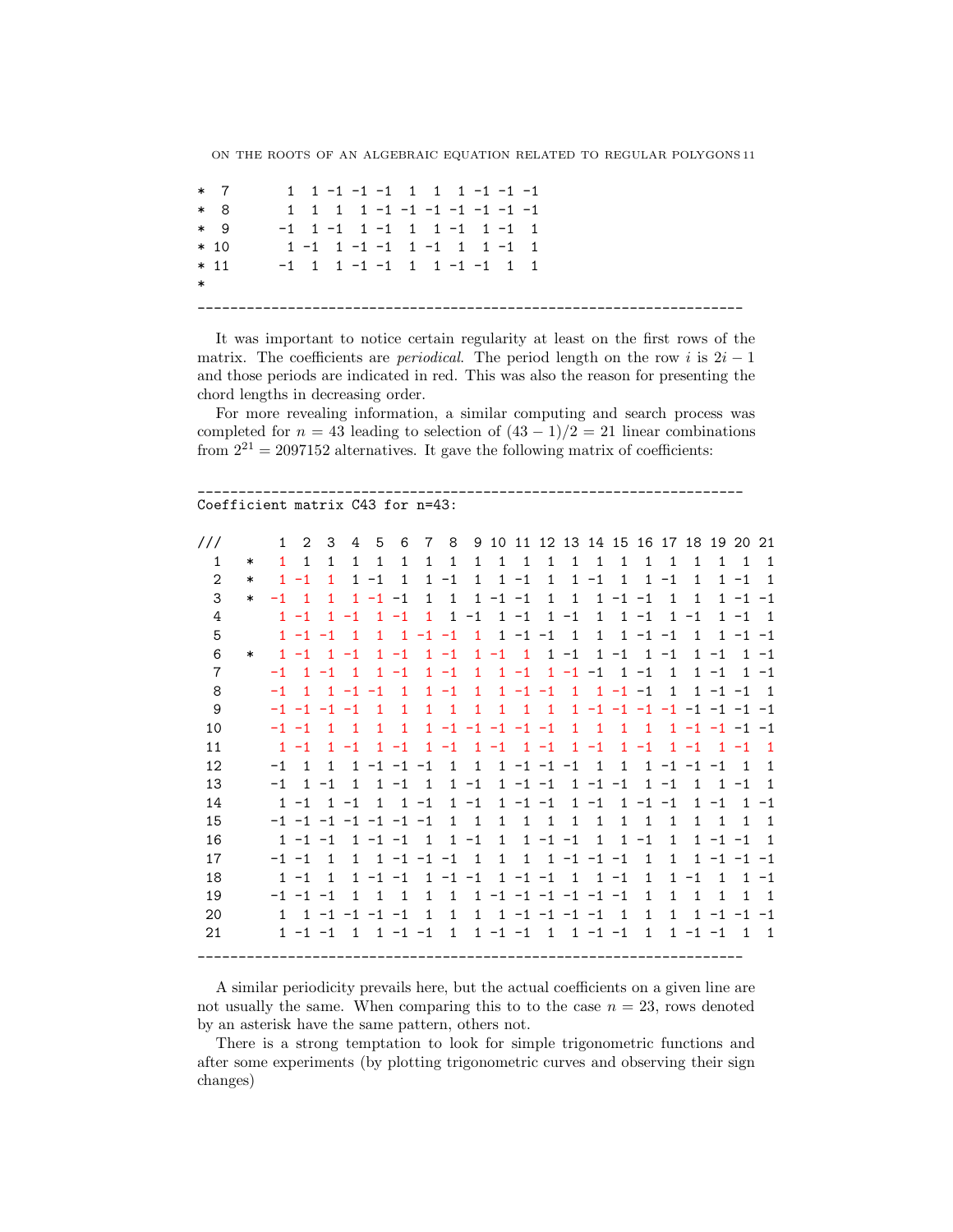I came to a conclusion that for primes n the general element of the  $C(n)$  matrix is of the form

(11)  $C(n)_{ii} = \pm \text{sgn}(\cos(q_{n,i}\pi(2j-1)/(2i-1))), \quad i, j = 1, 2, \ldots, \lfloor n/2 \rfloor$ 

where coeficients  $q_{n,i}$  are positive integers less than i for  $i > 1$  and equal to 1 for  $i = 1$ . The sign of the expression is selected so that the corresponding linear combination gets a positive value.

For example, for  $n = 23$  these coefficients are found by means of Survo as follows:

```
___________________________________________________________________
pi=3.141592653589793
n=23
q=5 I=11 0<q<=I 0<J#<=I#
MAT H = ZER(1, (n-1)/2)MAT #TRANSFORM H BY sgn(cos(q*pi*(2*J#-1)/(2*I-1)))
MAT G!=H*D23
MAT LOAD G,123.123456789012345,CUR+2
MATRIX G
\frac{1}{2} 1
 1 -0.137446836347119
i r_{\text{-}}\{23,i\} q_{\text{-}}\{23,i\}1 14.619482518287245 1
2 4.812264198989465 1
3 2.813730331357741 1
4 1.9299123940846557 1
5 1.4166772502560133 1 -
6 1.0707385520661250 5 +
7 0.8135603437626450 2 +
8 0.6081134712889860 1 +
9 0.4343612962382070 7
10 0.2801868599743765 7 +
11 0.13744683634711928 5
___________________________________________________________________
```
In the above display (line 3) the combination  $q=1$  I=1 gives always  $r_{n,1}$  and for other rows the right q value is found by a systematic search starting from q=1.

As mentioned earlier, for composite  $n$  some of the linear combinations are inherited from corresponding calculations of some factors of  $n$ . In such a case, no valid q coefficient is found according to (11) and then the correct factor is found by using (10) for  $r = r_{n,i}$ .

When  $n$  is even, the formula  $(11)$  is replaced by

(12) 
$$
C(n)_{ij} = \pm \text{sgn}(\cos(q_{n,i}\pi(2j-2)/(2i-1))), \quad i, j = 1, 2, \dots, n/2.
$$

The structure of  $r_{i,n}$  numbers for  $n = 30$  is following: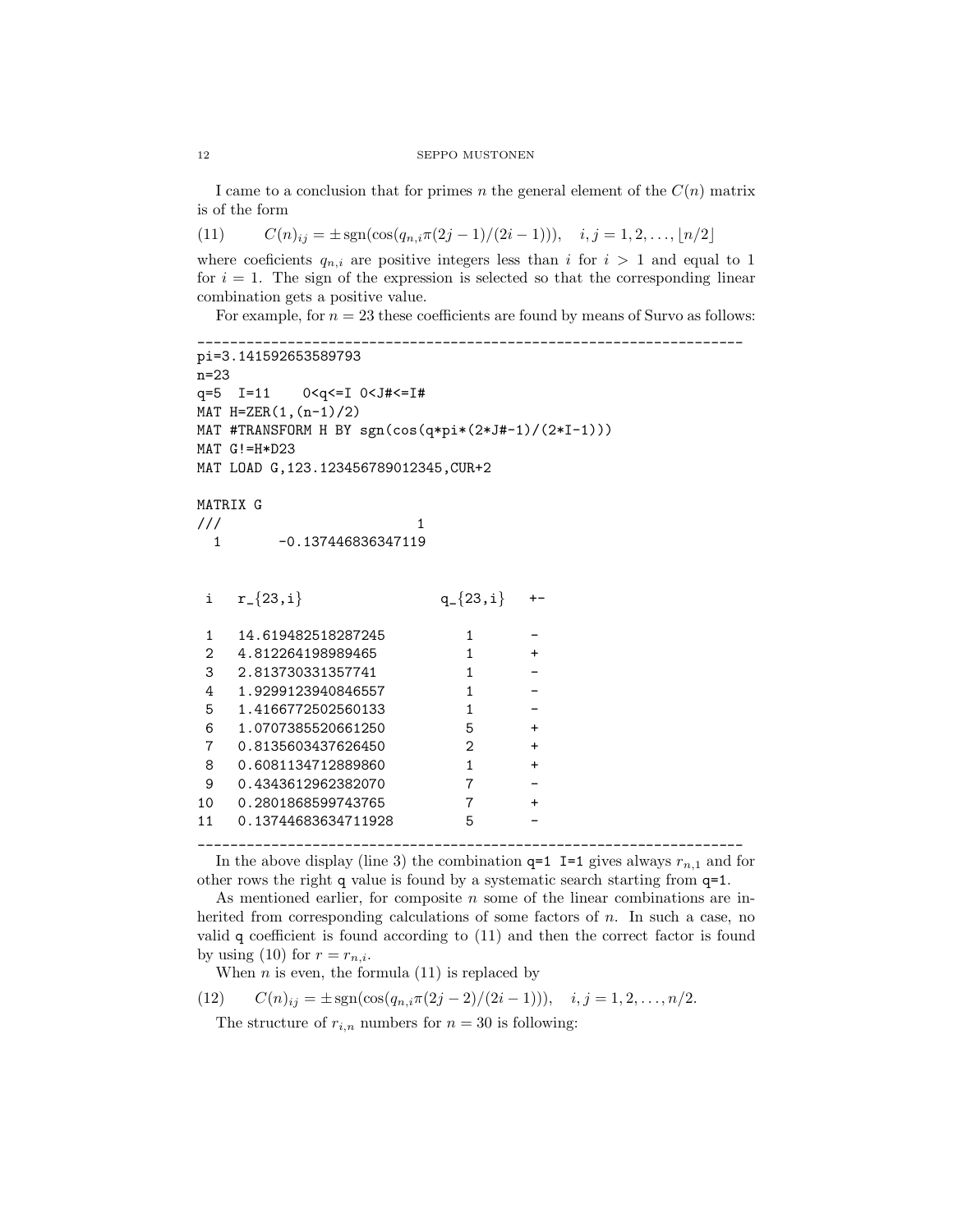```
___________________________________________________________________
n=30: pi=3.141592653589793
The roots related to factors of n=30 are revealed by the equation
    k(r):=pi/(2*arctan(1/r))so that for the second root 6.313751514675043
k(6.313751514675043)=10 refers to r_{-1}{10,1}
Thereafter every third root (3*10=30) is inherited from decagon.
Similarly for the third root 3.732050807568877
k(3.732050807568877)=6 refers to r_{-}{6,1}
```
Thereafter every fifth (5\*6=30) root is inherited from hexagon.

|                             |                     |                | q  |           |  |  |
|-----------------------------|---------------------|----------------|----|-----------|--|--|
| 1                           | 19.081136687728211  |                | 1  | $\ddot{}$ |  |  |
| $\mathcal{D}_{\mathcal{L}}$ | 6.313751514675043   | $r_{-}$ {10,1} |    |           |  |  |
| 3                           | 3.732050807568877   | $r_{-}$ {6,1}  |    |           |  |  |
| 4                           | 2.605089064693802   |                | 2  |           |  |  |
| 5                           | 1.9626105055051506  | $r_{-}$ {10,2} |    |           |  |  |
| 6                           | 1.5398649638145829  |                | 2  |           |  |  |
| $\overline{7}$              | 1.2348971565350514  |                | 5  | $\ddot{}$ |  |  |
| 8                           | 1.0000000000000000  | $r_{-}$ {10,3} |    |           |  |  |
| 9                           | 0.8097840331950071  |                | 2  | $\ddot{}$ |  |  |
| 10                          | 0.6494075931975106  |                | 6  |           |  |  |
| 11                          | 0.5095254494944288  | $r_{-}$ {10,4} |    |           |  |  |
| 12                          | 0.3838640350354158  |                | 5  |           |  |  |
| 13                          | 0.2679491924311227  | $r_{-}$ {6,3}  |    |           |  |  |
| 14                          | 0.15838444032453629 | $r_{-}$ {10,5} |    |           |  |  |
| 15                          | 0.05240777928304120 |                | 14 | $\ddot{}$ |  |  |
|                             |                     |                |    |           |  |  |

Seven of the roots are those of either a decagon or a hexagon. The remaining eigth roots are unique for  $n = 30$ . The task of specifying the exact roots is thus partially recursive leading in this example to examination of cases  $n = 10$  and  $n = 6$ .

The middlemost 8th value is equal to 1 meaning that  $n^2$  is a root of equation (1). By inserting this to the equation leads (assuming that  $n$  is even) to

(13) 
$$
\sum_{i=0}^{n/2} (-1)^i {n \choose 2i} = 0
$$

and it is easy to see that this is true only if n is of the form  $n = 2(2k + 1)$ . A more general result valid for any even  $n$  is that

(14) 
$$
1/r_{n,i} = r_{n,n/2+1-i}, \quad i = 1, 2, ..., n/2.
$$

For example, in the preceding example for  $n = 30$  we have  $1/r_{30.1} \approx 1/19.081136687728211 \approx 0.05240777928304120 \approx r_{30.15}$  $1/r_{30.2} \approx 1/6.313751514675043 \approx 0.15838444032453629 \approx r_{30.14}$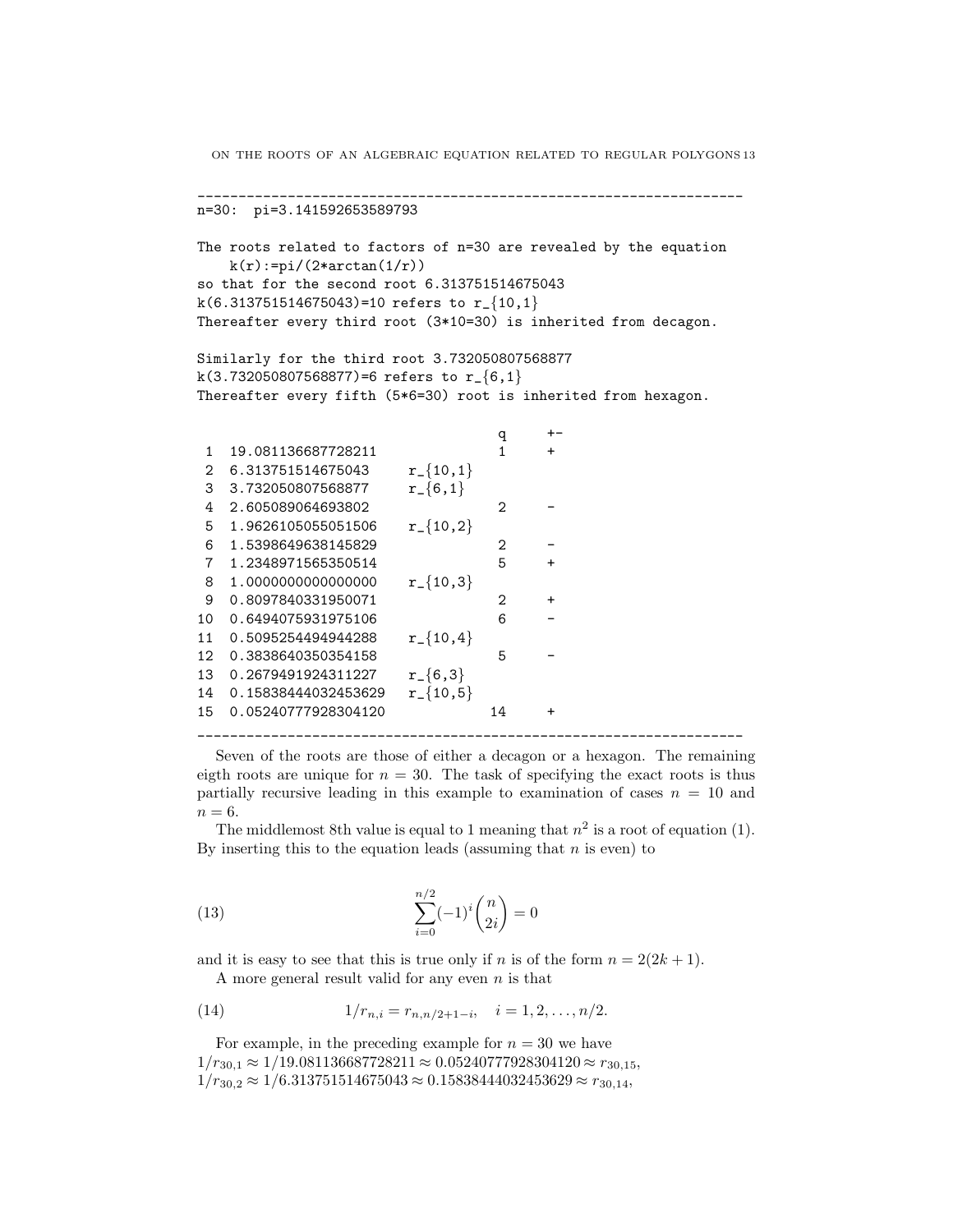#### 14 SEPPO MUSTONEN

etc.

Equations (14) are proved as follows<sup>2</sup>. Assume that x is a root of (1). Then according to (8) and (14) also  $n^4/x$  should be a root of the same equation. This is shown simply by replacing x by  $n^4/x$  in (1) and detecting that then the original equation reappears after multiplying by  $x^{n/2}/n^n$ . Thus  $n^4/x$  is also a root of (1).

2.2. About q coefficients. As said earlier it is evident that coeficients  $q_{n,i}$  are positive integers less than i for  $i > 1$  and since  $i = 1$  refers to the largest root we have  $q_{n,1} = 1$  for all n.

According to numerical experiments the  $q$  coefficient for the smallest root is  $\lfloor n/4 \rfloor$  when n is odd and  $\lfloor n/2 - 1 \rfloor$  when n is even.

Numerical examinations show certain patterns in the behaviour of the  $q$  coefficients and so also of rows of the  $C(n)$  matrices. In particular, by defining

$$
\text{amod}(n,k) = \begin{cases} \text{mod}(n,k), & \text{if } k \le n/2, \\ k - \text{mod}(n,k) & \text{otherwise} \end{cases}
$$

I have noticed that if for any two primes  $n_1, n_2$  we have amod $(n_1, 2i - 1)$ amod( $n_2$ , 2i − 1), then  $q_{n_1,i} = q_{n_2,i}$  and thus the patterns of coefficients on row i of  $C(n_1)$  and  $C(n_2)$  matrices are the same. The same seems to be true also for composite *n* values when  $q_{n,i}$  really exists so that the corresponding  $r_{n,i}$  is not related to any factor of n.

For example, the similarities of patterns for  $n_1 = 23$  and  $n_2 = 43$  on rows 2, 3, 6 (see p. 11) are consequences of relations

amod $(23, 2 \cdot 2 - 1) =$ amod $(43, 2 \cdot 2 - 1) = 1$ ,  $amod(23, 2 \cdot 3 - 1) = amod(43, 2 \cdot 3 - 1) = 2$  $\text{amod}(23, 2 \cdot 6 - 1) = \text{amod}(43, 2 \cdot 6 - 1) = 1,$ but  $amod(23, 2 \cdot 4 - 1) = 2$ ,  $amod(43, 2 \cdot 4 - 1) = 1$ ,  $\text{amod}(23, 2 \cdot 5 - 1) = 4, \quad \text{amod}(43, 2 \cdot 5 - 1) = 2.$ 

In the next table  $3$  the  $q$  coefficients related to primes according to their amod values are given for rows  $2, 3, \ldots, 22$ . The row i in the table is a permutation of integers  $1, 2, \ldots, i-1$ . The numbers displayed in gray (being the same as column numbers) extend each row i to a permutation, but cannot appear as amod values due to common factors with  $2i - 1$ .

| row/amod 1 2 3 4 5 6 7 8 9 10 11 12 13 14 15 16 17 18 19 20 21 |     |             |  |                 |  |  |  |  |  |  |  |  |
|----------------------------------------------------------------|-----|-------------|--|-----------------|--|--|--|--|--|--|--|--|
| 2                                                              |     |             |  |                 |  |  |  |  |  |  |  |  |
| 3                                                              | 2 1 |             |  |                 |  |  |  |  |  |  |  |  |
| 4                                                              |     | $3 \t2 \t1$ |  |                 |  |  |  |  |  |  |  |  |
| 5                                                              |     | 4 2 3 1     |  |                 |  |  |  |  |  |  |  |  |
| 6                                                              |     | 5 3 2 4 1   |  |                 |  |  |  |  |  |  |  |  |
| 7                                                              |     |             |  | 6 3 2 5 4 1     |  |  |  |  |  |  |  |  |
| 8                                                              |     |             |  | 7 4 3 2 5 6 1   |  |  |  |  |  |  |  |  |
| 9                                                              |     |             |  | 8 4 3 2 5 7 6 1 |  |  |  |  |  |  |  |  |
|                                                                |     |             |  |                 |  |  |  |  |  |  |  |  |

<sup>2</sup>14 July 2013

 $3$ The same table extended to row=75: http://www.survo.fi/papers/Q75.txt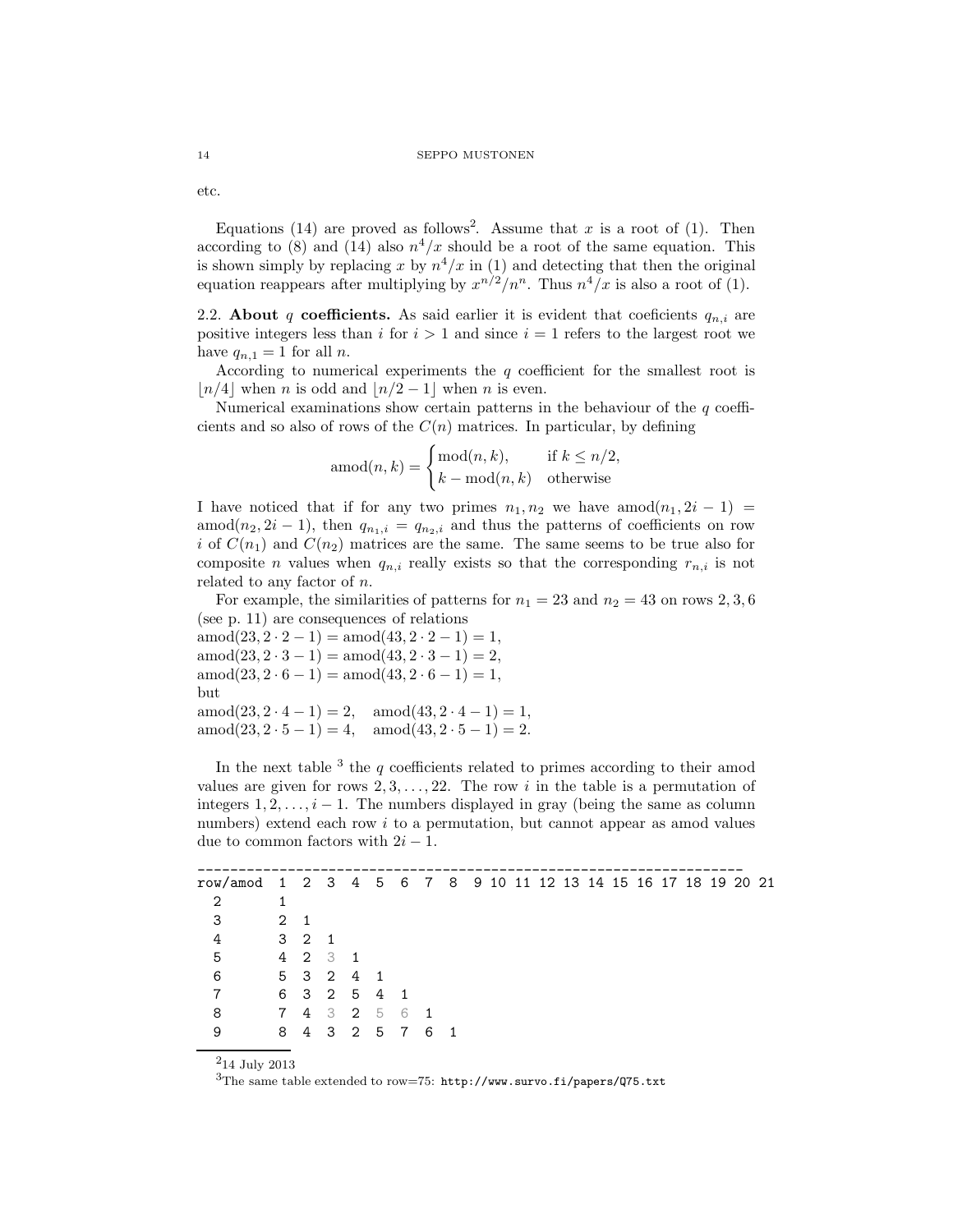| 10 | 9               |                 |                |      |       | 5 3 7 2 8       | 46             |   |     |       |      |                                         |                |                |      |      |                |     |
|----|-----------------|-----------------|----------------|------|-------|-----------------|----------------|---|-----|-------|------|-----------------------------------------|----------------|----------------|------|------|----------------|-----|
| 11 | 10              | - 5             | - 3            |      | 8 2 6 |                 | $\overline{7}$ | 4 | 9   |       |      |                                         |                |                |      |      |                |     |
| 12 | 11              | 6               | 4              |      |       | 3 7 2 5 10      |                |   |     | 9 8 1 |      |                                         |                |                |      |      |                |     |
| 13 | 12 <sup>1</sup> | - 6             | 4              |      |       | 3 5 2 9 11 7 10 |                |   |     |       | - 81 |                                         |                |                |      |      |                |     |
| 14 |                 | 13 7            |                | 3 10 |       | 8 6 2 5         |                |   | - 9 |       |      | 4 11 12 1                               |                |                |      |      |                |     |
| 15 | 14              | $7\overline{ }$ |                | 5 11 |       |                 |                |   |     |       |      | 3 12 2 9 8 13 4 6 10                    | $\overline{1}$ |                |      |      |                |     |
| 16 | 15              | -8              |                |      |       |                 |                |   |     |       |      | 5 4 3 13 11 2 12 14 7 9 6 10            |                | $\overline{1}$ |      |      |                |     |
| 17 | 16              | - 8             | - 3            |      | 4 10  |                 |                |   |     |       |      | 6 7 2 9 5 11 12 14 13 15 1              |                |                |      |      |                |     |
| 18 | 17              | 9               |                |      |       |                 |                |   |     |       |      | 6 13 5 3 7 11 2 10 8 16 4 14 15 12 1    |                |                |      |      |                |     |
| 19 | 18              | - 9             |                |      |       |                 |                |   |     |       |      | 6 14 11 3 8 7 2 13 5 17 10 4 16 15 12 1 |                |                |      |      |                |     |
| 20 |                 | 19 10           | - 3            |      |       |                 |                |   |     |       |      | 5 4 6 14 17 9 2 16 12 13 7 15 11 8 19   |                |                |      |      | $\overline{1}$ |     |
| 21 | 20 10           |                 | $\overline{7}$ |      |       |                 |                |   |     |       |      | 5 4 17 3 18 16 2 13 12 11 19 15 9       |                |                | - 6  | 8141 |                |     |
| 22 | 21 11           |                 |                |      |       |                 |                |   |     |       |      | 7 16 13 18 3 8 12 15 2 9                | 5 20 10        |                | 4 19 |      | 6 17 14        | - 1 |
|    |                 |                 |                |      |       |                 |                |   |     |       |      |                                         |                |                |      |      |                |     |

These values apply also for any composite  $n$  in those cases where the root is not related to some factor of  $n$ .

\_\_\_\_\_\_\_\_\_\_\_\_\_\_\_\_\_\_\_\_\_\_\_\_\_\_\_\_\_\_\_\_\_\_\_\_\_\_\_\_\_\_\_\_\_\_\_\_\_\_\_\_\_\_\_\_\_\_\_\_\_\_\_\_\_\_\_

The permutations appearing in the table presented by cycles are

| row            | permutation                                                          |
|----------------|----------------------------------------------------------------------|
| 3              | (1,2)                                                                |
| 4              | (1,3)                                                                |
| 5              | (1,4)                                                                |
| 6              | (1,5)(2,3)                                                           |
| $\overline{7}$ | (1,6)(2,3)                                                           |
| 8              | (1,7)(2,4)                                                           |
| 9              | (1,8)(2,4)(6,7)                                                      |
| 10             | (1,9)(2,5)(4,7)(6,8)                                                 |
| 11             | (1,10)(2,5)(4,8)                                                     |
| 12             | (1,11)(2,6)(3,4)(5,7)(8,10)                                          |
| 13             | (1,12)(2,6)(3,4)(7,9)(8,11)                                          |
| 14             | (1,13)(2,7)(4,10)(5,8)                                               |
| 15             | $(1, 14)$ $(2, 7)$ $(3, 5)$ $(4, 11)$ $(6, 12)$ $(8, 9)$ $(10, 13)$  |
| 16             | $(1, 15)$ $(2, 8)$ $(3, 5)$ $(6, 13)$ $(7, 11)$ $(9, 12)$ $(10, 14)$ |
| 17             | (1,16)(2,8)(5,10)(13,14)                                             |
| 18             | (1,17)(2,9)(3,6)(4,13)(8,11)(12,16)                                  |
| 19             | $(1,18)(2,9)(3,6)(4,14)(5,11)(7,8)(10,13)(15,16)$                    |
| 20             | $(1, 19)$ $(2, 10)$ $(4, 5)$ $(7, 14)$ $(8, 17)$ $(11, 16)$          |
| 21             | $(1,20)(2,10)(3,7)(4,5)(6,17)(8,18)(9,16)(11,13)(14,19)$             |
| 22             | $(1,21)(2,11)(3,7)(4,16)(5,13)(6,18)(9,12)(10,15)(14,20)(17,19)$     |
|                |                                                                      |

showing that all these permutations are of order 2 with certain systematic features. However, no complete rule how the permutations arise is not found.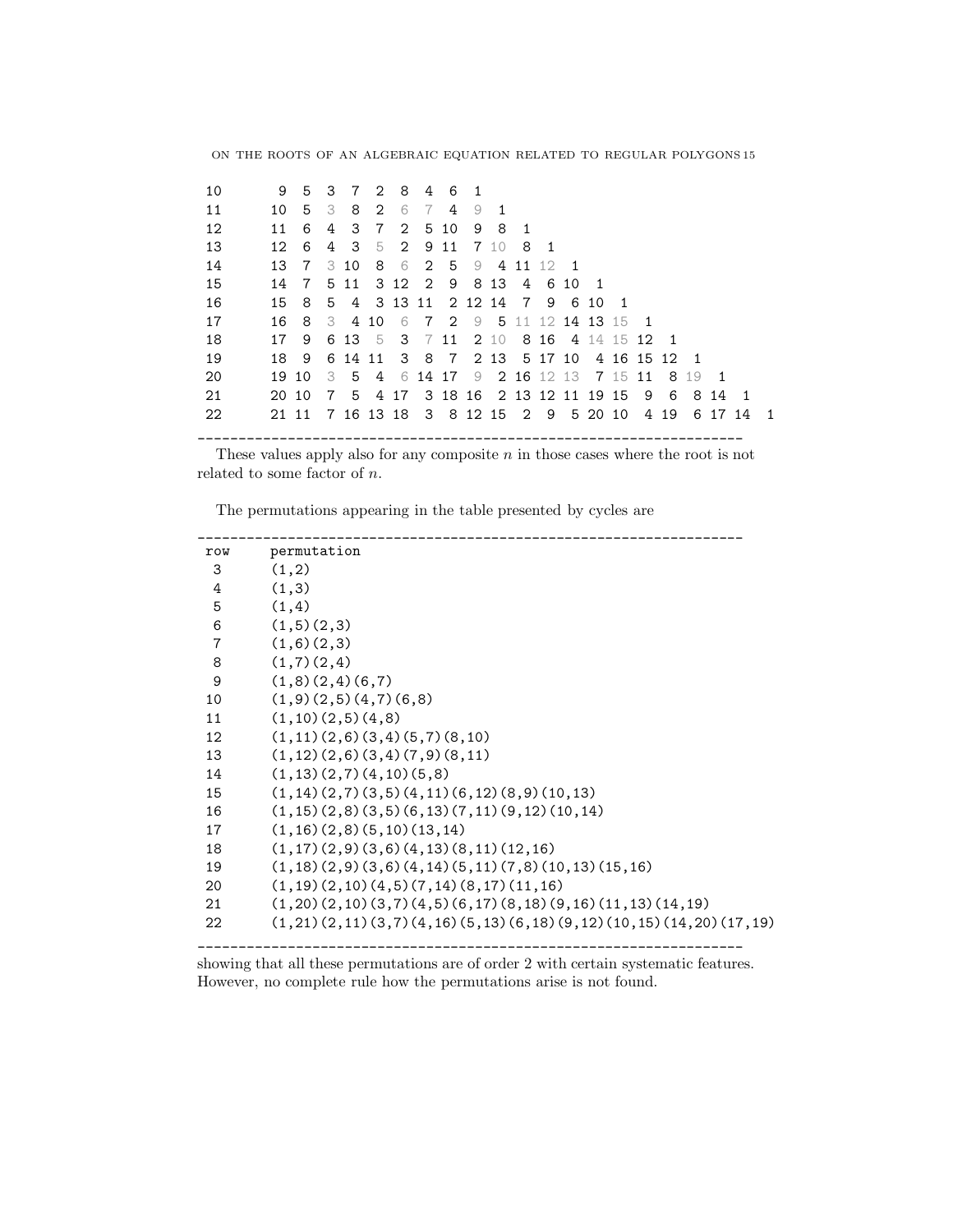#### 16 SEPPO MUSTONEN

## 3. SOLVING RIDDLE OF  $q$  COEFFICIENTS

During last four years I have spent some amount of time in trying to reveal the secret of the  $q$  coefficients playing an important role in this research. Since in the triangular table of  $q$ 's the *i*'th row is a permutation of integers  $1, 2, \ldots, i$  there has been a temptation to look for a common feature of these permutations. I have not succeeded in such a direct approach.

However, at the end of April 2017, when making Survo demos about this topic, I found an algorithmic solution to this problem. This solution is demonstrated in http://www.survo.fi/demos/index.html#ex115

It is based on an upward extension of the table after detecting a simple linear recursion formula for the columns of the table.

The  $q_{n,i}$  values depend on n only through  $m = \text{amod}(n, i)$  values. If the sequence of integers in the column m of the table of q's is denoted by  $q(i, m), i = 1, 2, \ldots$ , the recursive relation

(15) 
$$
q(i,m) = 2q(i-m,m) - q(i-2m,m), \quad i = 1,2,...
$$

seems to be generally valid and the table of  $q$ 's can be extended by using this recursion backwards and readily available permutations in the form

(16) 
$$
q(i,m) = 2q(i+m,m) - q(i+2m,m), \quad i = 1,2,...
$$

Thus the table of  $q$  coefficients can be extended into the form (when permutations until i=43 are available):

| i/m            | $\mathbf{1}$   | $\overline{2}$ | 3              | 4                           | 5              | 6              | $\overline{7}$ | 8              | 9               | 10             |                |                  |                |                | 11 12 13 14 15 16 17 18 19 20 |                |                |          |                |              | 21             |
|----------------|----------------|----------------|----------------|-----------------------------|----------------|----------------|----------------|----------------|-----------------|----------------|----------------|------------------|----------------|----------------|-------------------------------|----------------|----------------|----------|----------------|--------------|----------------|
| $\mathbf{1}$   | $\Omega$       | $\Omega$       | $\Omega$       | $\Omega$                    | $\Omega$       | $\Omega$       | $\Omega$       | $\Omega$       | $\Omega$        | $\Omega$       | $\Omega$       | $\Omega$         | $\Omega$       | 0              | $\Omega$                      | 0              | $\Omega$       | $\Omega$ | $\Omega$       | $\Omega$     | $\overline{0}$ |
| $\overline{2}$ | $\mathbf{1}$   | 1              | $*3$           | 1.                          | $\mathbf{1}$   | $*6$           | 1              | 1.             | $*9$            | 1              |                | $1*12$           | $\mathbf{1}$   |                | $1*15$                        | 1              |                | $1*18$   | 1              |              | $1*21$         |
| 3              | $\overline{2}$ | 1              | 1              | 2                           | $*5$           | $\overline{2}$ | 1              | 1              |                 | $2*10$         | $\overline{2}$ | $\mathbf{1}$     | 1              |                | $2*15$                        | $\overline{2}$ | 1              | 1        |                | $2*20$       | $\overline{2}$ |
| 4              | 3              | $\overline{2}$ | $\mathbf{1}$   | 1                           | $\overline{2}$ | 3              | $*7$           | 3              | $\overline{2}$  | $\mathbf{1}$   | $\mathbf{1}$   | $\overline{2}$   |                | $3*14$         | - 3                           | $\overline{2}$ | $\mathbf{1}$   | 1        | $\overline{2}$ |              | $3*21$         |
| 5              | 4              | $\overline{2}$ | $*3$           | $\mathbf{1}$                | 1.             | $*6$           | $\overline{2}$ | 4              | $*9$            | 4              |                | $2*12$           | 1.             |                | $1*15$                        | $\overline{2}$ |                | $4*18$   | 4              |              | $2*21$         |
| 6              | 5              | 3              | $\overline{2}$ | 4                           | $\mathbf{1}$   | 1              | 4              | $\overline{2}$ | 3               |                | $5*11$         | 5                | 3              | $\overline{2}$ | $\overline{4}$                | $\mathbf{1}$   | 1              | 4        | $\overline{2}$ | 3            | 5              |
| $\overline{7}$ | 6              | 3              | 2              | 5                           | 4              | 1              | 1              | 4              | 5               | $\overline{2}$ | 3              |                  | $6*13$         | 6              | 3                             | 2              | 5              | 4        | 1              | 1            | 4              |
| 8              | 7              | 4              | $*3$           | $\mathcal{D}_{\mathcal{L}}$ | $*5$           | $*6$           | $\mathbf{1}$   | 1.             |                 | $*9*10$        |                | $2*12$           | 4              |                | $7*15$                        | $\overline{7}$ | 4              | 18       |                | $2*20*21$    |                |
| 9              | 8              | 4              | 3              | $\overline{2}$              | 5              | 7              | 6              | 1              | 1               | 6              | 7              | 5                | $\overline{2}$ | 3              | 4                             |                | $8*17$         | 8        | 4              | 3            | $\overline{2}$ |
| 10             | 9              | 5              | 3              | 7                           | $\mathcal{D}$  | 8              | 4              | 6              | 1               | 1              | 6              | 4                | 8              | 2              | 7                             | 3              | 5              |          | $9*19$         | 9            | 5              |
| 11             | 10             | 5              | $*3$           | 8                           | $\overline{2}$ | $*6$           | $*7$           | 4              | $*9$            | $\mathbf{1}$   |                | $1*12$           | 4              |                | $14*15$                       | $\overline{2}$ |                | $8*18$   | 5              |              | $10*21$        |
| 12             | 11             | 6              | 4              | 3                           | 7              | $\overline{2}$ | 5              | 10             | 9               | 8              | 1              | 1                | 8              |                | 9 10                          | 5              | $\overline{2}$ | 7        | 3              | 4            | 6              |
| 13             | 12             | 6              | 4              | 3                           | $*5$           | $\overline{2}$ | 9              | 11             |                 | $7 * 10$       | 8              | $\mathbf{1}$     | $\mathbf{1}$   |                | $8*15$                        | 7              | 11             | 9        |                | $2*20$       | 3              |
| 14             | 13             | 7              | $*3$           | 10                          | 8              | $*6$           | $\mathcal{D}$  | 5              | $*9$            | 4              |                | $11*12$          | $\mathbf{1}$   |                | $1*15$                        | 11             |                | $4*18$   | 5              |              | $2*21$         |
| 15             | 14             | 7              | 5              | 11                          | 3              | 12             | $\overline{2}$ | 9              | 8               | 13             | 4              | 6                | 10             | $\mathbf{1}$   | $\mathbf{1}$                  | 10             | 6              | 4        | 13             | 8            | - 9            |
| 16             | 15             | 8              | 5              | 4                           | 3              | 13             | 11             | $\overline{2}$ | 12 <sub>2</sub> | 14             | 7              | 9                | 6              | 10             | $\mathbf{1}$                  | 1              | 10             | 6        | 9              |              | 7 14           |
| 17             | 16             | 8              | $*3$           | 4                           | 10             | $*6$           | 7              |                | $2 * 9$         |                |                | 5*11*12 14 13*15 |                |                |                               | $\mathbf{1}$   |                | $1*18$   |                | $13 \t14*21$ |                |
| 18             | 17             | 9              | 6              | 13                          | $*5$           | 3              | $*7$           | 11             |                 | $2*10$         | 8              | 16               |                | $4*14*15$      |                               | 12             | $\mathbf{1}$   | 1        |                | $12*20*21$   |                |
| 19             | 18             | 9              | 6              | 14                          | 11             | 3              | 8              | 7              | $\overline{2}$  | 13             | 5              | 17 10            |                |                | 4 16                          | 15             | 12             | 1        | $\mathbf{1}$   | 12 15        |                |
| 20             | 19             | 10             | $*3$           | 5                           | 4              | $*6$           | 14             | 17             | $*9$            |                |                | $2.16*12*13$     |                |                | $7*15$                        | 11             |                | $8*18$   | 1              | $\mathbf{1}$ | 21             |
| 21             | 20             | 10             | 7              | 5                           | 4              | 17             | 3              | 18             | -16             | $2^{\circ}$    |                | 13 12            | 11             |                | 19 15                         | 9              | 6              | 8        | 14             | 1            | $\mathbf{1}$   |
| 22             | 21             | 11             | 7              | 16                          | 13 18          |                | 3              | 8              |                 | 12 15          | $\overline{2}$ | 9                |                | 5 20           | 10                            | 4              | 19             | 6        | 17             | 14           | 1              |
|                |                |                |                |                             |                |                |                |                |                 |                |                |                  |                |                |                               |                |                |          |                |              |                |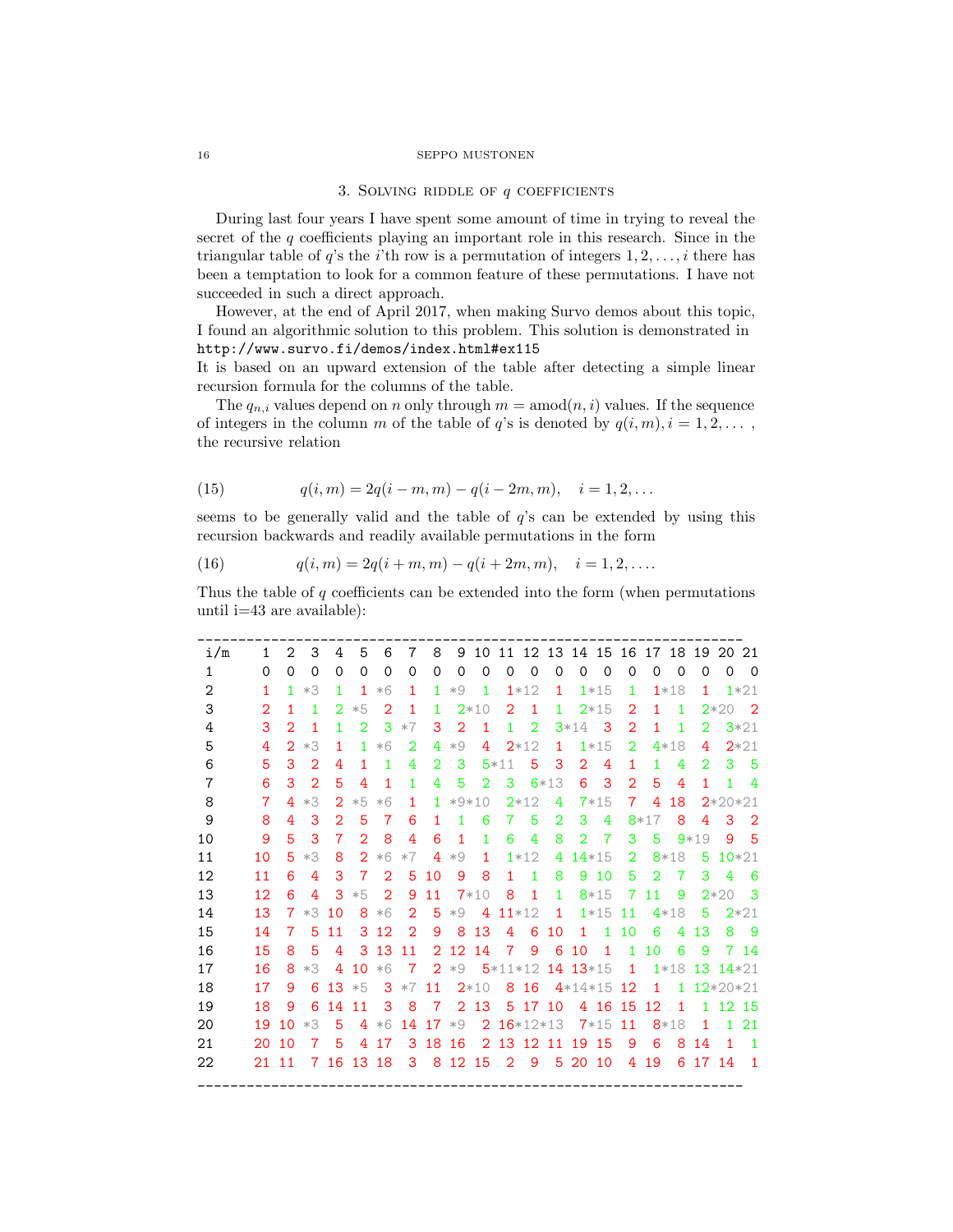It is crucial to see that the row i starting by a specific permutation of numbers  $1, 2, \ldots, i-1$  (in red) is followed by the same numbers in reversed order (in green), then followed by one dummy value and thereafter this scheme is repeated 'forever'. Dummies may also appear in permutations (typically as multiples of the 'correct' number) but it is not harmful since they cannot appear as q coefficients. For simplicity, dummies can be replaced by zeros.

It is also essential to notice that this backward calculation creates plain zeros on the row 1 and any column can be continued upwards by a still simpler recursion so that  $q(-i, m) = -q(i + 1, m), \quad i = 0, 1, 2, \ldots$ .

\_\_\_\_\_\_\_\_\_\_\_\_\_\_\_\_\_\_\_\_\_\_\_\_\_\_\_\_\_\_\_\_\_\_\_\_\_\_\_\_\_\_\_\_\_\_\_\_\_\_\_\_\_\_\_\_\_\_\_\_\_\_\_\_\_\_\_ For example, for m=4 we have i  $...$  -4 -3 -2 -1 0 1 2 3 4 5 ...  $q(i,4)$  ...  $-1$   $-1$   $-2$   $-1$  0 0 1 2 1 1 ... Then it is obvious that the table of q's can be generated simply row by row using the recursive relation. For example, assume that we have rows down to 5 ready with upward 'mirror' completions for 5 first columns: i/m 1 2 3 4 5 6 7 8 9 10 11 12 13 14 15 16 17 18 19 20 21 -5  $-4$   $-4$   $-2$  0  $-1$   $-1$ !  $-3$   $-3$   $-2$   $-1$   $-1$   $-2$  $-2$   $-2$   $-1$   $-1$   $-2!$  0  $-1$   $-1$   $-1$   $0$   $-1$   $-1$ 0 0 0 0! 0 0 1 0 0 0 0 0! 0 0 0 0 0 0 0 0 0 0 0 0 0 0 0 0 2 1 1! 0 1! 1 0 1 1 0 1 1 0 1 1 0 1 1 0 1 1 0 3 2 1 1! 2 0 2 1 1 2 0 2 1 1 2 0 2 1 1 2 0 2 4 3! 2! 1 1 2 3 0 3 2 1 1 2 3 0 3 2 1 1 2 3 0 5 4! 2 0 1 1 0 2 4 0 4 2 0 1 1 0 2 4 0 4 2 0 Then the start of the next row emerges for the 5 first elements recursively as (!'s after numbers used in recursion) 6 5 3 2 4 1 giving the permutation and the row is completed by the rule told above:

6 5 3 2 4 1 1 4 2 3 5 0 5 3 2 4 1 1 4 2 3 5 \_\_\_\_\_\_\_\_\_\_\_\_\_\_\_\_\_\_\_\_\_\_\_\_\_\_\_\_\_\_\_\_\_\_\_\_\_\_\_\_\_\_\_\_\_\_\_\_\_\_\_\_\_\_\_\_\_\_\_\_\_\_\_\_\_\_\_

On basis of these findings it was possible to create an essentiallly faster algorithm for computing the  $C(n)$  matrices based on a readily calculated large matrix of q coefficients. The Survo demo

http://www.survo.fi/demos/index.html#ex115

tells how this algorithm works by starting from a table of zeros with a seed 1 in the position (2,1) and using three simple rules explained above.